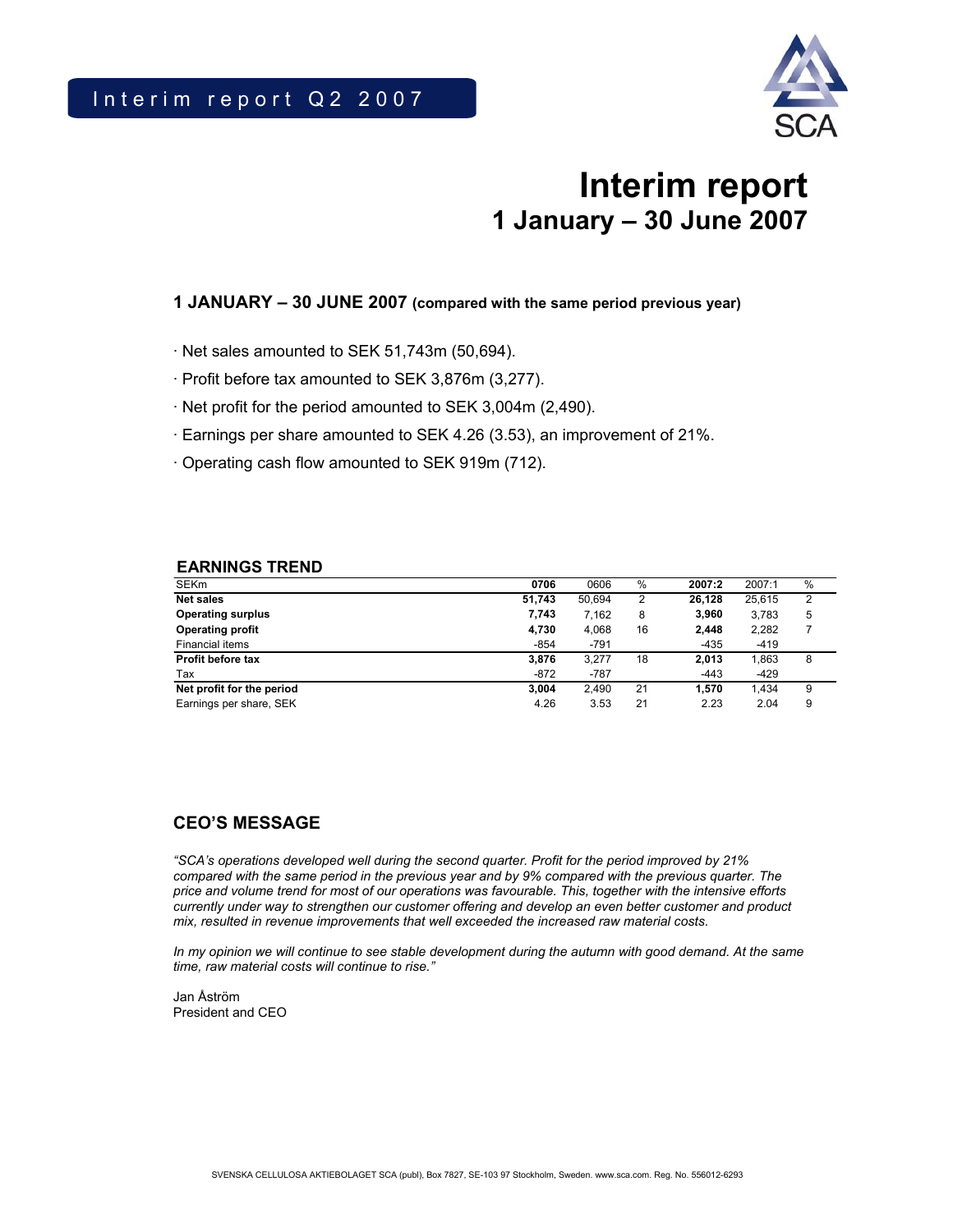### **SHARE OF NET SALES**



### **SHARE OF OPERATING PROFIT**



# **EARNINGS TREND FOR THE GROUP**

| SEKm                                                                                       | 0706      | 0606      | %  | 2007:2    | 2007:1    | %              |
|--------------------------------------------------------------------------------------------|-----------|-----------|----|-----------|-----------|----------------|
| <b>Net sales</b>                                                                           | 51,743    | 50,694    | 2  | 26,128    | 25,615    | 2              |
| Operating expenses                                                                         | $-44,000$ | $-43,532$ |    | $-22,168$ | $-21,832$ |                |
| <b>Operating surplus</b>                                                                   | 7,743     | 7,162     | 8  | 3,960     | 3,783     | 5              |
| Depreciation and write-downs                                                               | $-3,035$  | $-3,108$  |    | $-1,526$  | $-1,509$  |                |
| Share of profits of associated companies                                                   | 22        | 14        |    | 14        | 8         |                |
| <b>Operating profit</b>                                                                    | 4,730     | 4,068     | 16 | 2,448     | 2,282     | $\overline{7}$ |
| <b>Financial items</b>                                                                     | $-854$    | $-791$    |    | $-435$    | $-419$    |                |
| Profit before tax                                                                          | 3,876     | 3,277     | 18 | 2,013     | 1,863     | 8              |
| Tax                                                                                        | $-872$    | -787      |    | -443      | -429      |                |
| Net profit for the period                                                                  | 3,004     | 2,490     | 21 | 1,570     | 1,434     | 9              |
| Earnings per share, SEK - equity holders of the Parent Company<br>- after dilution effects | 4.26      | 3.53      | 21 | 2.23      | 2.04      | 9              |
| Margins (%)                                                                                |           |           |    |           |           |                |
| Operating surplus margin                                                                   | 15.0      | 14.1      |    | 15.2      | 14.8      |                |
| <b>Operating margin</b>                                                                    | 9.1       | 8.0       |    | 9.4       | 8.9       |                |
| Financial net margin                                                                       | $-1.7$    | $-1.6$    |    | $-1.7$    | $-1.6$    |                |
| Profit margin                                                                              | 7.5       | 6.5       |    | 7.7       | 7.3       |                |
| Tax                                                                                        | $-1.7$    | $-1.6$    |    | $-1.7$    | $-1.7$    |                |
| Net margin                                                                                 | 5.8       | 4.9       |    | 6.0       | 5.6       |                |
|                                                                                            |           |           |    |           |           |                |

### **OPERATING PROFIT PER BUSINESS AREA**

| <b>SEKm</b>            | 0706   | 0606   | %      | 2007:2 | 2007:1 | $\%$  |
|------------------------|--------|--------|--------|--------|--------|-------|
| Personal Care          | 1.437  | 1.392  | ີ<br>J | 758    | 679    | 12    |
| <b>Tissue</b>          | 752    | 701    |        | 413    | 339    | 22    |
| Packaging              | 1.311  | 914    | 43     | 622    | 689    | $-10$ |
| <b>Forest Products</b> | 1.413  | 1.208  | 17     | 750    | 663    | 13    |
| Other                  | $-183$ | $-147$ |        | $-95$  | -88    |       |
| <b>Total</b>           | 4.730  | 4.068  | 16     | 2.448  | 2.282  |       |

### **OPERATING CASH FLOW PER BUSINESS AREA**

| <b>SEKm</b>            | 0706  | 0606   | $\%$ | 2007:2 | 2007:1 | %   |
|------------------------|-------|--------|------|--------|--------|-----|
| Personal Care          | 1.298 | 1,331  | $-2$ | 657    | 641    |     |
| <b>Tissue</b>          | 728   | 261    | 179  | 517    | 211    | 145 |
| Packaging              | -93   | $-173$ | 46   | 167    | $-260$ |     |
| <b>Forest Products</b> | 932   | 1.191  | -22  | 241    | 691    | -65 |
| Other                  | $-61$ | $-223$ |      | 160    | $-221$ |     |
| <b>Total</b>           | 2.804 | 2.387  | 17   | 1.742  | 1.062  | 64  |

### **KEY RATIOS**

|                               | 0706 | 0606 | 2007:2 | 2007:1 |  |
|-------------------------------|------|------|--------|--------|--|
| Debt/equity ratio             | 0.56 | 0.70 | 0.56   | 0.57   |  |
| Debt payment capacity, %      | 33   | 28   | 33     | 34     |  |
| Return on capital employed, % | 10   |      | 10     | 10     |  |
| Return on equity, %           | 10   |      | 10     | 10     |  |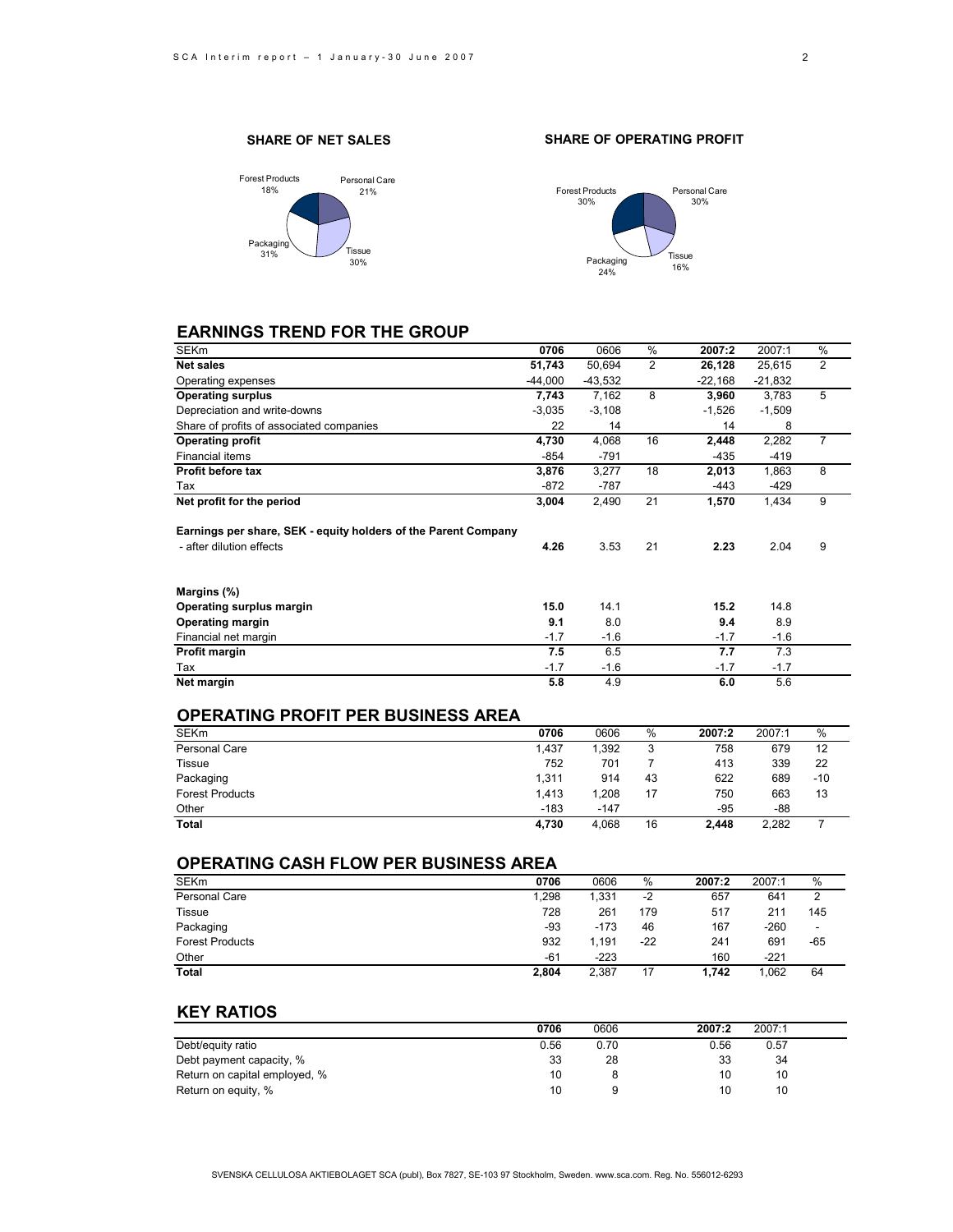







Development compared with the same period in the previous year:

**GROUP**

Net sales: +1% Net sales: +4% Net sales: +0% Net sales: +3%

Operating profit: +43% Operating profit: +17% Operating profit: +7% Operating profit: +3%

**Packaging Tissue Forest Products Tissue Personal Care** 

Net sales improved by 2% compared with the same period in the previous year and amounted to SEK 51,743m (50,694). Higher prices, primarily for corrugated board but also for solid-wood products and tissue, and higher volumes increased net sales by 6% or SEK 3,000m. Net sales decreased as a result of divestments by 2% and due to exchange rate fluctuations by 2%. Profit before tax improved by 18% and amounted to SEK 3,876m (3,277).

Compared with the first quarter of 2007, net sales increased by 2%. Improved volumes for all operating areas and higher prices, primarily within the corrugated board and sawmill operations, more than offset the effects of the divestment of the North American packaging operations. The operating surplus margin improved and amounted to 15.2%. Profit before tax improved by 8% and amounted to SEK 2,013m (1,863).

# **CASH FLOW AND FINANCING**

The operating cash surplus amounted to SEK 7,423m compared with SEK 6,878m in the same period in the previous year. High tied-up working capital had a negative effect on operating cash flow of SEK 2,245m (1,887). The increase in working capital follows normal annual patterns and was greatest within Packaging and Tissue. This is an effect of increased inventories and higher sales. As in the previous year, current capital expenditures amounted to approximately 4% of net sales. Expenditures for the efficiency enhancement programmes are proceeding according to plan. The operating cash flow improved to SEK 2,804m (2,387).

Financial items increased by SEK 63m and amounted to SEK -854m. A lower average net debt and higher dividends received did not fully compensate for higher interest rates. Tax payments were slightly higher than in the same period last year and amounted to SEK -1,037m (-825). Cash flow from operations improved to SEK 919m (772).

Strategic investments and acquisitions amounted to SEK 987m (447), of which SEK 330m related to the purchase price for the minority holding in the Chinese tissue company Vinda, which was listed after SCA's acquisition. Other investments included rebuilding of the testliner machines in Lucca, Italy, and Aschaffenburg, Germany. Divestments during the period amounted to SEK 2,895m, primarily for the sold packaging operations in North America. Dividends were paid to shareholders in April and amounted to SEK 2,807m. Net cash flow was SEK 69m (-2,187).

Net debt at the end of the period was SEK 34,843m, a decrease of SEK 1,556m since the start of the year. A positive net cash flow of SEK 69m was offset by currency effects of SEK 693m due to the weakening of the Swedish krona. Remeasurements according to IAS 19 for pensions and IAS 39 for financial instruments had a combined positive effect of SEK 2,180m, most of which was attributable to pensions.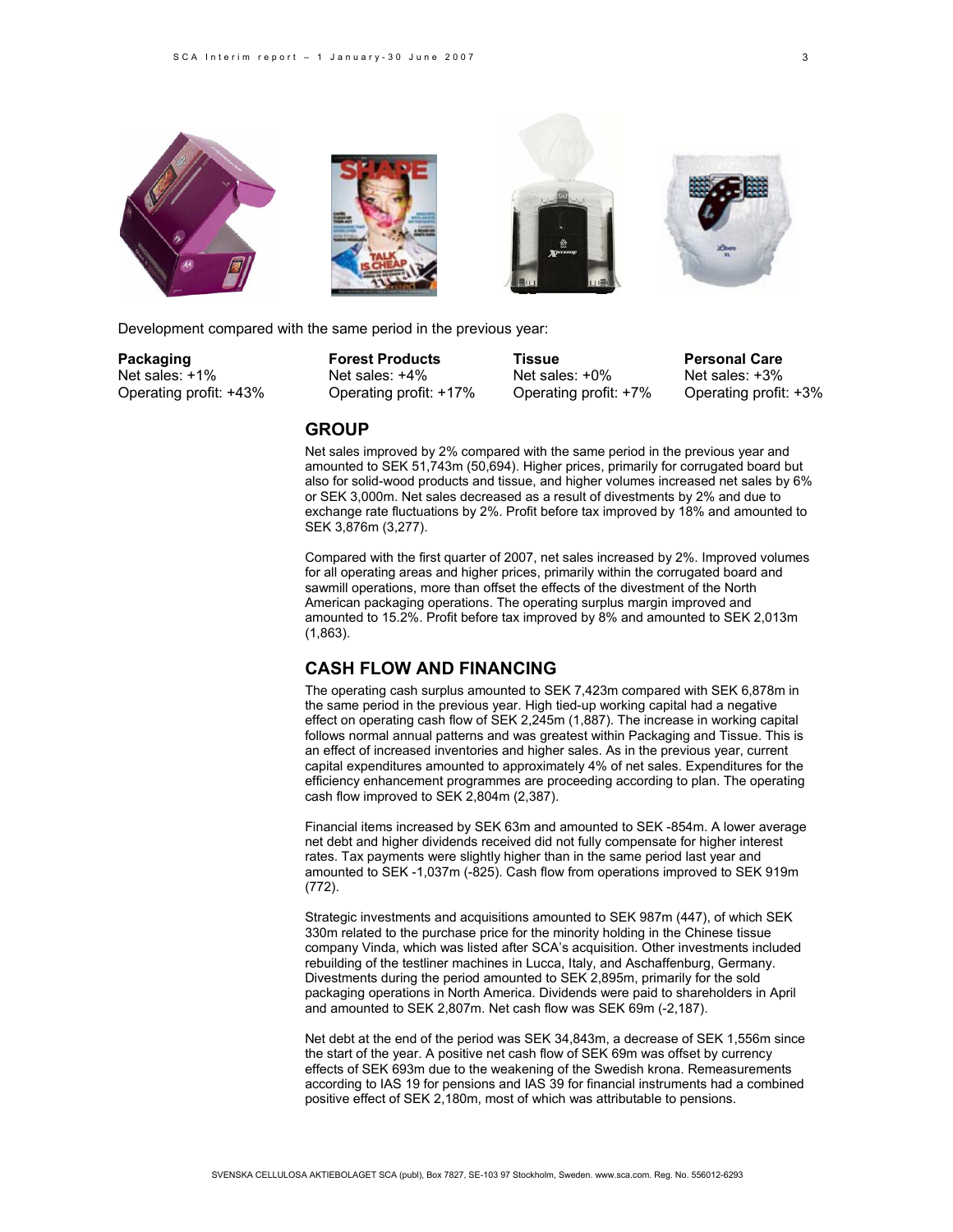### **EQUITY**

Consolidated equity increased by SEK 2,878m during the period to SEK 61,841m. Net profit for the period and the effects of remeasurements according to IAS 19 for pensions and IAS 39 for financial instruments increased equity by SEK 3,004m and SEK 1,668m respectively. Dividends amounted to SEK 2,807m while currency effects increased equity by SEK 1,013m.

### **PERSONNEL**

At the end of the period the average number of employees was 50,800, of whom approximately 1,300 people in the North American packaging operations, compared with approximately 51,000 in 2006 and 50,000 in the same period in the previous year.

# **EFFICIENCY ENHANCEMENT PROGRAMME**

Additional savings from the ongoing efficiency programme affected earnings by SEK 20m during the second quarter. Total savings in the second quarter amounted to approximately SEK 320m, which corresponds to an annual rate of SEK 1,280m. As previously announced, annual savings of SEK 1,550m will be achieved with full impact in 2008.

### **TAX**

The estimated tax rate for the year was revised downwards from 23% to 22.5% and therefore amounted to 22% in the second quarter. Reductions in corporate tax to start in 2008 were decided in Germany at the beginning of the third quarter. As well as a future lower tax expense, there will also be a one-time effect of approximately SEK 400m due to revaluation of deferred tax liabilities which will reduce the tax expense in the third quarter.

# **ACQUISITIONS AND DIVESTITURES**

#### **First quarter**

Payment was received for the North American packaging operations, USD 400m, corresponding to the book value and the operations were deconsolidated on 7 March.

SCA concluded an agreement for acquisition of Procter & Gamble's European tissue operations. The purchase price amounts to EUR 512.5m to be paid in cash. The acquisition is subject to approval from the relevant authorities.

SCA acquired 20% of the Chinese tissue company Vinda for SEK 330m. The company was listed at the beginning of July and the share price has shown positive development and currently exceeds SCA's acquisition price by 100%.

A jointly owned company was established with Godrej Consumer Products Ltd for manufacturing and sales of baby diapers and feminine care products in India, Nepal and Bhutan. The parties have equal holdings in the company which will start with an equity corresponding to SEK 32m (200 million rupees).

#### **Second quarter**

The British company Severn Timber was acquired in May. The company supplies wood products to the British builders' merchant market and processes planed and impregnated products. Annual net sales amount to SEK 150m.

# **CAPITAL EXPENDITURES**

#### **First quarter**

A decision was made to invest in a second tissue machine in Barton, USA. With the new machine, Barton will produce 170,000 tonnes. The investment amounts to approximately SEK 1,000m and production is scheduled to start in summer 2008.

A decision was made to proceed with the investment in a new tissue plant in Sovetsk, south of Moscow, Russia. Capacity amounts to 30,000 ton tonnes and the investment amounts to approximately SEK 615m.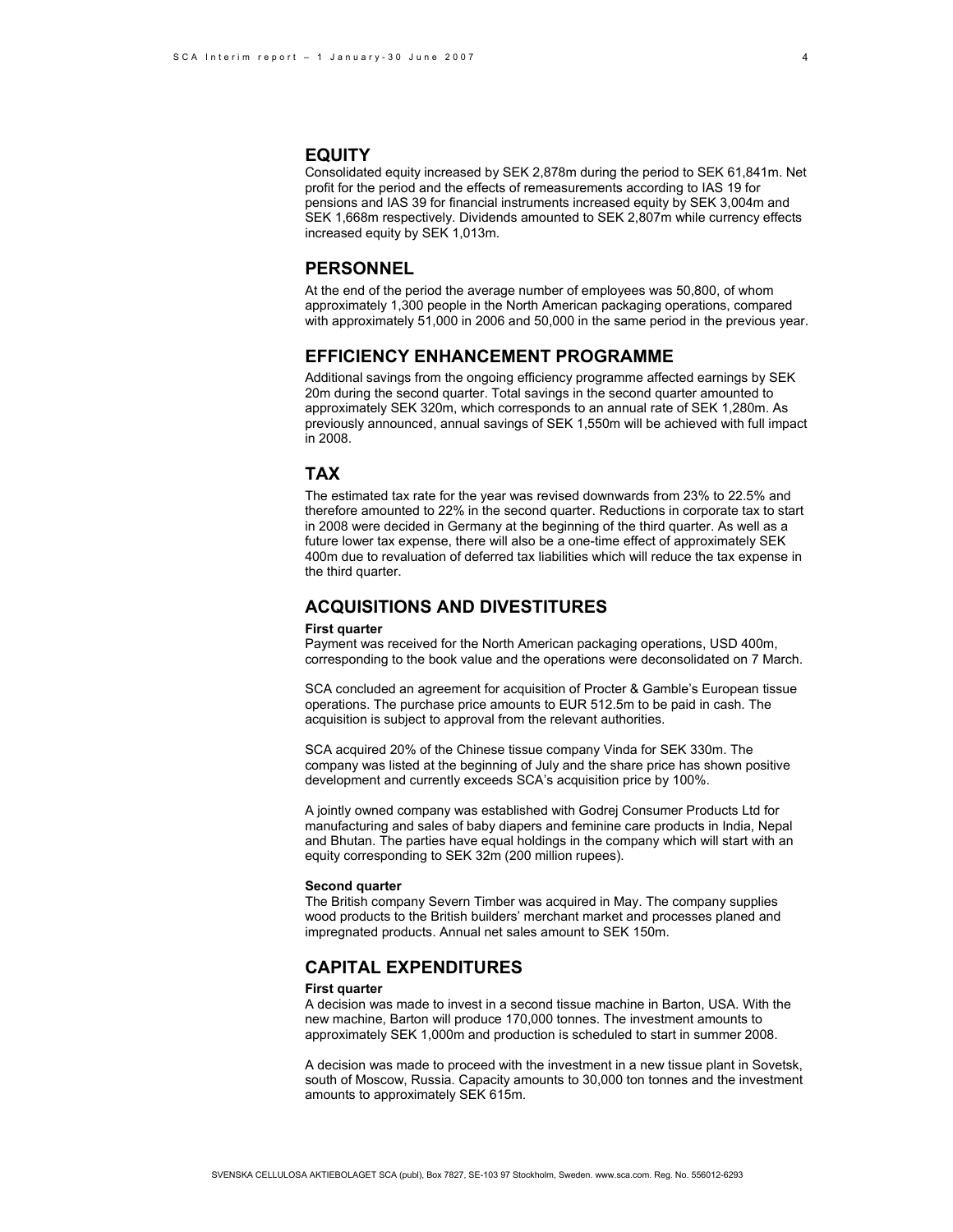#### **Second quarter**

EUR 46m will be invested in a new corrugated board plant in Nantes, France. The new facility will replace the present plant and go into operation in 2009.

In Poland, EUR 14m is being invested in two corrugated board plants. This represents both expansion of corrugated board capacity in order to take advantage of growth opportunities in a growing market and a design centre with a focus on consumer packaging. The plants will go into operation during 2007.

In Romania, EUR 10m will be invested to upgrade an existing facility into a fully integrated corrugated board plant. The plant will be completed during 2008.

During the quarter, SCA inaugurated a packaging plant in Suzhou, China. This investment amounted to USD 20m for a plant that will function as a full-service centre for customers. During the quarter, a decision was also made to build a packaging plant in Nanjing, China. This USD 12m investment is designed to enable continued volume growth.

### **EVENT AFTER THE END OF THE REPORT PERIOD**

A final decision has been issued in the ten-year old valuation dispute between the minority shareholders in PWA (now SCA Hygiene Products AG) and SCA. For further information on this matter, please refer to the separate press release dated 24 July 2007.

### **ACCOUNTING PRINCIPLES**

This interim report is prepared according to IAS 34 and according to the Swedish Financial Accounting Standards Council's standard RR 31 and, with regard to the Parent Company, RR 32. The accounting principles applied comply with those presented in the 2006 Annual Report.

# **NEW INFORMATION**

In accordance with new Swedish reporting requirements for listed companies, that apply from 1 July 2007, two new sections have been added to the six-month report, Risks and Uncertainties and Related Party Transactions. Board members are also required to provide assurance and to sign the six-month report. These extended reporting requirements also apply to the full-year report.

### **RISKS AND UNCERTAINTIES**

SCA's financial risk management is presented in the 2006 Annual Report on pages 66 – 69. The Group's operations and the inherent risks are described in other sections of the annual report. No significant changes have occurred that have changed the risks as reported in the Annual Report.

#### **Strategic risks**

Risks in conjunction with company acquisitions are analyzed in the due diligence processes that SCA carries out prior to all acquisitions. Acquisitions that might affect the assessment of SCA's financial and operational risks are described under the heading "Acquisitions and Divestitures" in this report.

#### **Operational risks**

Management of operational risks is primarily carried out by SCA's business managers. SCA's internal audit function is tasked with examining compliance with internal control processes.

### **RELATED PARTY TRANSACTIONS**

No transactions have been carried out between SCA and related parties that had an material impact on the company's financial position and results.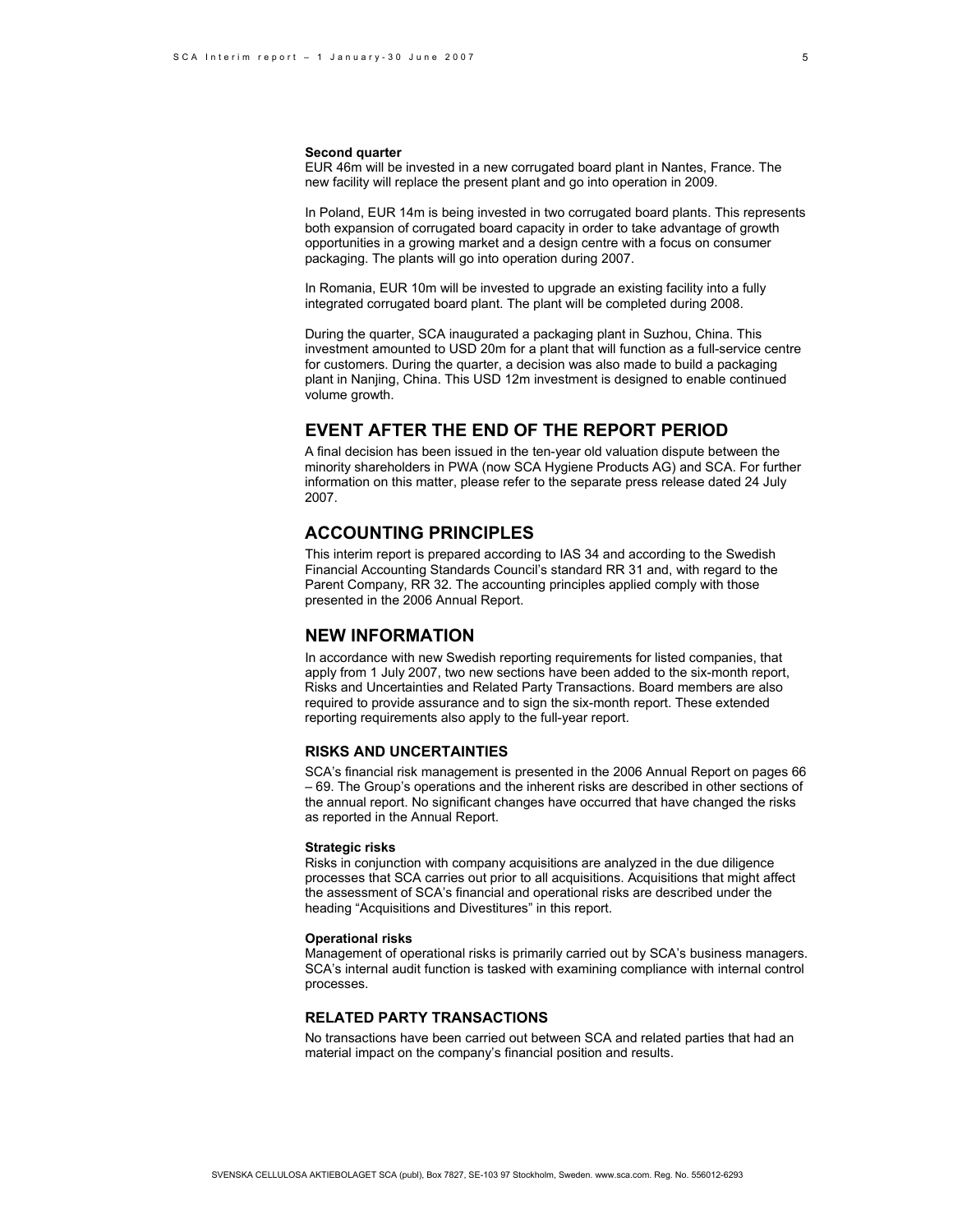

**Share of group, operating profit**







#### **Deviations, operating profit (%)**

| 0706 vs. 0606 | 3%     |
|---------------|--------|
| Price/mix     | 15%    |
| Volume        | 18%    |
| Raw material  | $-11%$ |
| Energy        | 0%     |
| Currency      | $-3%$  |
| Other         | $-16%$ |

#### **Deviations, operating profit (%) 2007:2 vs. 2007:1** 12% Price/mix 6% Volume 11%<br>Raw material 1% Raw material Energy 0% Currency 1% Other -7%

# **PERSONAL CARE**

**Net sales amounted to SEK 10,885m which was 3% higher than in the corresponding period in 2006. Increased volumes and higher prices improved net sales by 4% and 2% respectively, while exchange rate fluctuations reduced net sales by 3%.** 

## **MARKET**

Following a weak start to the year, sales within the healthcare sector increased during the second quarter, partly as a result of SCA's launch of the Tena Feel Dry incontinence product. In a growing number of countries procurement within the healthcare sector is being carried out for larger regions which has increased competition. Sales to the European retail sector continued to develop favourably, this applies in particular to feminine care products, where SCA conducted successful campaigns in the late spring, as well as to baby diapers.

In South America, sales of baby diapers continued to show very strong development. In Mexico, SCA launched the Saba Confort feminine care product with new fragrances which was well received by consumers and the retail sector and contributed to increased sales.

### **OPERATIONS**

**January – June (compared with the same period previous year)**  Net sales amounted to SEK 10,885m compared with SEK 10,597m in the same period in the previous year. The increase is mainly an effect of improved volumes relating to sales of incontinence products to the European retail market. In addition, an increased share of incontinence protection in a pant model contributed to higher prices and an improved product mix. Exchange rate fluctuations reduced net sales by 3%.

Operating profit increased by 3% and amounted to SEK 1,437m (1,392). Operating profit improved due to increased volumes and higher prices which contributed SEK 255m and SEK 206m respectively. Volume and price improvements were offset by higher production costs, primarily for raw material, and increased costs for continued growth in new markets in the form of marketing and organizational build-up (reported under Other in the deviations analysis). Exchange rate fluctuations reduced operating profit by 3%.

Operating cash surplus amounted to SEK 1,926m (1,891) and operating cash flow was SEK 1,298m (1,331). An improved operating cash surplus was counteracted by higher tied-up working capital and slightly higher net current capital expenditures.

### **Second quarter (compared with the previous quarter)**

Sales increased during the quarter, above all to the retail sector, and operating profit rose by 12%. Prices are on a par with the previous quarter while volume development was strong. This is partly an effect of an upgrade of the product range relating to sales to the healthcare sector. Sales of feminine care products were very positive during the quarter, partly due to marketing campaigns. The baby diaper segment also showed strong development and the good sales trend in Russia continues as do sales to retailers' brands.

### **BUSINESS AREA PERSONAL CARE**

| <b>SEKm</b>                 | 0706   | 0606   | % | 2007:2 | 2007:1 | %              |
|-----------------------------|--------|--------|---|--------|--------|----------------|
| Net sales                   | 10.885 | 10.597 | 3 | 5.554  | 5.331  | $\overline{4}$ |
| Operating surplus           | 1.924  | 1.889  | 2 | 991    | 933    | 6              |
| Operating profit            | 1.437  | 1.392  | 3 | 758    | 679    | 12             |
| Operating surplus margin, % | 17.7   | 17.8   |   | 17.8   | 17.5   |                |
| Operating margin, %         | 13.2   | 13.1   |   | 13.6   | 12.7   |                |
| Volume grow th, %           | 4.7    | 10.3   |   | 3.4    | 2.8    |                |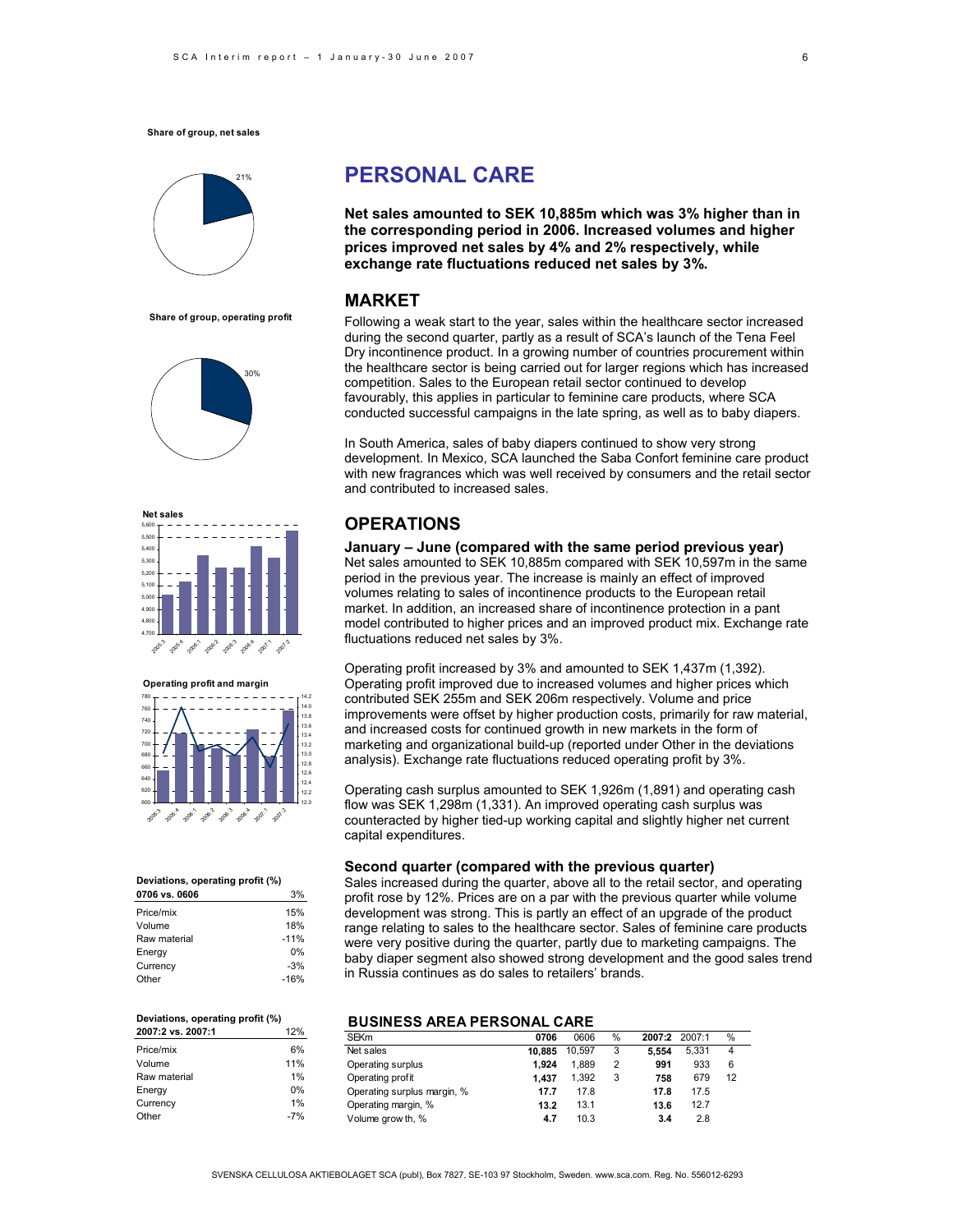

**Share of group, operating profit**







#### **Deviations, operating profit (%) 0706 vs. 0606** 7%

| Price/mix    | 84%    |
|--------------|--------|
| Volume       | $-1%$  |
| Raw material | $-53%$ |
| Energy       | 9%     |
| Currency     | $-4%$  |
| Other        | $-28%$ |

### **Deviations, operating profit (%)**

| 2007:2 vs. 2007:1 | 22%    |
|-------------------|--------|
| Price/mix         | 26%    |
| Volume            | 18%    |
| Raw material      | $-24%$ |
| Energy            | 19%    |
| Currency          | 0%     |
| Other             | $-17%$ |

# **TISSUE**

**Net sales amounted to SEK 15,785m which is the same level as in the corresponding period in 2006. Higher prices were offset by currency effects. In the European and North American operations prices improved by 4%.** 

### **MARKET**

In Europe, SCA is implementing a stepwise strategic shift towards segments with a higher value content. Within consumer tissue this represents a greater focus on SCA's own brands and retailers' brands. During the second quarter this led to slightly lower volumes, but the changed customer mix had a positive impact on operating profit. Sales of tissue for use outside the home (Away-From-Home, AFH) increased within most European markets. In North America, volumes showed strong development during the second quarter, which was due both to seasonal reasons and new customer contracts.

# **OPERATIONS**

**January – June (compared with the same period previous year)**  Net sales amounted to SEK 15,785m compared with SEK 15,749m in the same period in the previous year. Implemented price increases were counteracted by currency effects which reduced net sales by 3% corresponding to SEK 530m. Price increases in the operations in Europe and North America amounted to 4%.

Operating profit amounted to SEK 752m (701), an increase of 7% compared with the same period in the previous year. Higher prices in Europe, North America and Latin America, as well as slightly lower energy costs, were offset by higher raw material costs. Exchange rate fluctuations reduced operating profit by 4%. Increased depreciation, temporarily lower capacity utilization in North America and increased sales costs are reported under Other in the deviations analysis.

Operating cash surplus amounted to SEK 1,778m (1,756) and operating cash flow was SEK 728m (261). A slightly better operating cash surplus combined with lower expenditures for the ongoing efficiency programmes and lower net current capital expenditures contributed to the improvement.

### **Second quarter (compared with the previous quarter)**

Sales increased during the second quarter due to higher volumes in North America and Latin America and higher prices in the European operations, mainly as an effect of an improved product and customer mix.

The 22% improvement in earnings for the second quarter is mainly explained by improved prices. Higher volumes and lower energy costs made a positive contribution to earnings but were offset by higher raw material costs.

#### **BUSINESS AREA TISSUE**

| <b>SEKm</b>                 | 0706   | 0606   | % | 2007:2 | 2007:1 | $\%$ |
|-----------------------------|--------|--------|---|--------|--------|------|
| Net sales                   | 15.785 | 15.749 | 0 | 8.060  | 7.725  | 4    |
| Operating surplus           | 1.835  | 1.774  | 3 | 966    | 869    | 11   |
| Operating profit            | 752    | 701    |   | 413    | 339    | 22   |
| Operating surplus margin, % | 11.6   | 11.3   |   | 12.0   | 11.2   |      |
| Operating margin, %         | 4.8    | 4.5    |   | 5.1    | 4.4    |      |
| Volume growth, %            | $-0.1$ | 3.5    |   | 1.7    | $-1.4$ |      |

7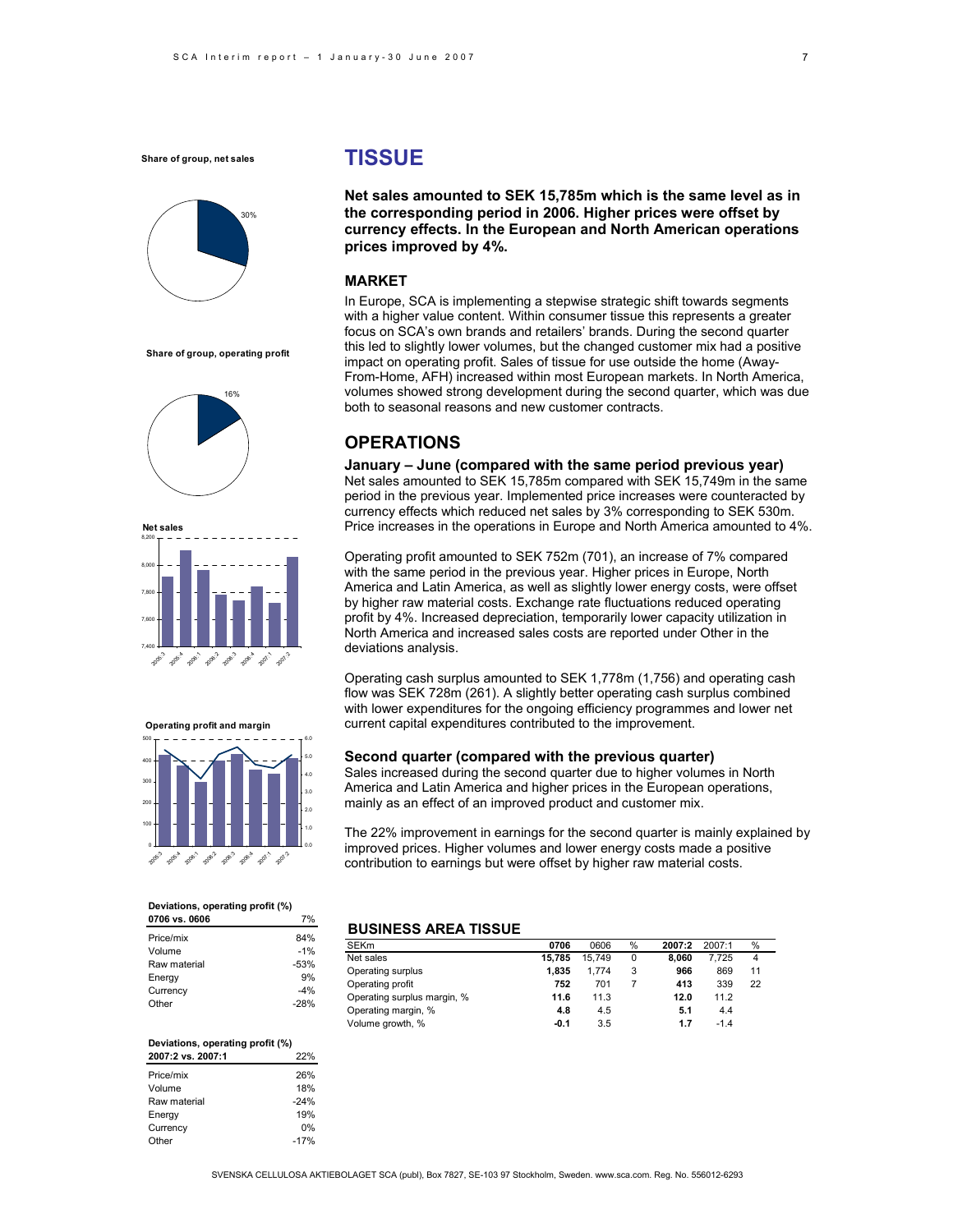

**Share of group, operating profit**







#### **Deviations, operating profit (%)**

| 0706 vs. 0606 | 43%    |
|---------------|--------|
| Price/mix     | 81%    |
| Volume        | 16%    |
| Raw material  | $-37%$ |
| Energy        | 13%    |
| Currency      | $-2%$  |
| Other         | $-28%$ |

| Deviations, operating profit (%) |        |  |  |  |
|----------------------------------|--------|--|--|--|
| 2007:2 vs. 2007:1                | $-10%$ |  |  |  |
| Price/mix                        | 14%    |  |  |  |
| Volume                           | 1%     |  |  |  |
| Raw material                     | $-13%$ |  |  |  |
| Energy                           | 10%    |  |  |  |
| Currency                         | በ%     |  |  |  |
| Other                            | $-22%$ |  |  |  |

# **PACKAGING**

**Operating profit amounted to SEK 1,311m, an improvement of 43% compared with the same period in the previous year. Higher corrugated board prices in all regions contributed SEK 780m. Net sales within the European packaging operations increased by 8%.** 

### **MARKET**

Since the start of the year, testliner prices have increased by EUR 60 per tonne. Costs of wood raw material and recycled paper continued to rise during the quarter. Demand for traditional corrugated board packaging was strong, particularly in Germany and France. Price increases already negotiated for corrugated board will continue to have an effect during the autumn.

# **OPERATIONS**

**January – June (compared with the same period previous year)**  Net sales amounted to SEK 16,800m compared with SEK 16,620m in the same period in the previous year, an increase of 1%. Adjusted for the sale of the North American packaging operations, net sales increased by 9%. The increase is mainly explained by implementation of price increases for corrugated board as well as higher volumes and higher sales of consumer and display packaging. Exchange rate fluctuations reduced net sales by 1%.

Operating profit improved by 43% compared with the same period in the previous year and amounted to SEK 1,311m (914). Higher prices and higher volumes as well as lower energy costs were offset by higher raw material costs. Exchange rate fluctuations reduced operating profit by 2%. The item Other in the deviations analysis includes the effects of divestments, depreciation and personnel costs.

Operating cash surplus amounted to SEK 2,010m (1,679) and operating cash flow was SEK -93m (-173). A higher operating cash surplus and lower expenditure for the ongoing efficiency programmes were offset by higher tied-up working capital and slightly higher net current capital expenditures.

### **Second quarter (compared with the previous quarter)**

Operations in Europe and China grew by 2% during the quarter. Sales from continuing operations decreased, however, by 4% due to the sale of the North American operations.

Operating profit decreased by 10% of which the divestment in America accounts for 8%. Continued price increases and lower energy costs were offset by increasingly high costs for wood and recycled fibre.

### **BUSINESS AREA PACKAGING**

| SEKm                                       | 0706   | 0606   | %  | 2007:2 | 2007:1 | %     |  |
|--------------------------------------------|--------|--------|----|--------|--------|-------|--|
| Net sales                                  | 16.800 | 16.620 | 1  | 8.229  | 8.571  | $-4$  |  |
| Operating surplus                          | 2.066  | 1.742  | 19 | 1.003  | 1.063  | -6    |  |
| Operating profit                           | 1.311  | 914    | 43 | 622    | 689    | $-10$ |  |
| Operating surplus margin, %                | 12.3   | 10.5   |    | 12.2   | 12.4   |       |  |
| Operating margin, %                        | 7.8    | 5.5    |    | 7.6    | 8.0    |       |  |
| Deliveries                                 |        |        |    |        |        |       |  |
| - Liner products, ktonnes                  | 1.192  | 1.270  | -6 | 607    | 585    | 4     |  |
| - Corrugated board, million m <sup>2</sup> | 2.244  | 2.193  | 2  | 1.114  | 1.130  | $-1$  |  |
|                                            |        |        |    |        |        |       |  |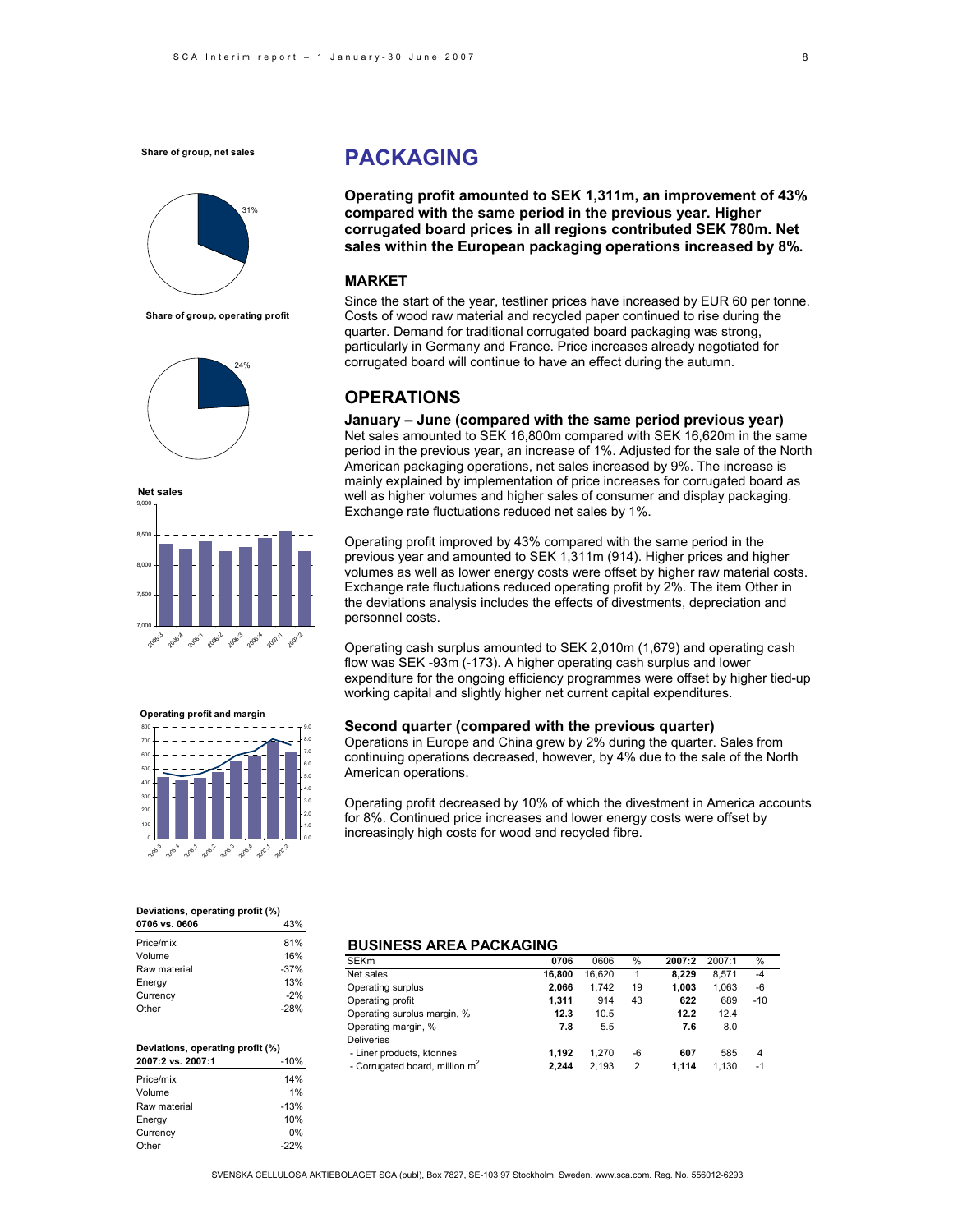

**Share of group, operating profit**





**Operating profit and margin**



#### **Deviations, operating profit (%)**

| 0706 vs. 0606 | 17%    |
|---------------|--------|
| Price/mix     | 45%    |
| Volume        | $-4%$  |
| Raw material  | $-19%$ |
| Energy        | 14%    |
| Currency      | $-12%$ |
| Other         | $-7%$  |
|               |        |

#### **Deviations, operating profit (%) 2007:2 vs. 2007:1** 13%

| Price/mix    | 11%   |
|--------------|-------|
| Volume       | 6%    |
| Raw material | $-7%$ |
| Energy       | 7%    |
| Currency     | 0%    |
| Other        | -4%   |

# **FOREST PRODUCTS**

**Operating profit amounted to SEK 1,413m, an improvement of 17% compared with the same period in the previous year.** 

# **MARKET**

Demand for publication papers in Europe was good during the second quarter. However, the price trend was negative for both SC and LWC paper due to reduced exports from Europe.

Demand for solid-wood products remains strong due to the favourable development within the construction sector. The price scenario remains positive. Whitewood prices have stabilized. The pulp market is strong with rising prices.

# **OPERATIONS**

**January – June (compared with the same period previous year)**  Net sales amounted to SEK 9,198m (8,832). Higher prices for solid-wood products, timber and pulp as well as newsprint, were offset by lower volumes for the publication papers business. Exchange rate fluctuations reduced net sales.

Operating profit improved by 17% and amounted to SEK 1,413m (1,208). Higher prices and lower energy costs, partly an effect of the investment in the recovery boiler at the Östrand pulp mill, were offset by higher raw material costs and somewhat lower volumes and prices within the publication papers business. In the forestry operations, earnings were improved by higher timber prices due to the current timber shortages. Exchange rate fluctuations reduced operating profit by 12%.

Operating cash surplus amounted to SEK 1,893m (1,706) and operating cash flow was SEK 932m (1,191). A higher operating cash surplus was not able to compensate for higher tied-up working capital and higher net current capital expenditures.

### **Second quarter (compared with the previous quarter)**

Sales improved slightly compared with the previous quarter, primarily for solidwood products.

Operating profit improved by 13%. Higher prices within the sawmill operations and lower energy costs made a positive contribution while increased costs for wood raw material and lower prices for magazine papers subdued development.

### **BUSINESS AREA FOREST PRODUCTS**

| <b>SEKm</b>                            | 0706  | 0606  | %    | 2007:2 | 2007:1 | %  |  |
|----------------------------------------|-------|-------|------|--------|--------|----|--|
| Net sales                              | 9,198 | 8,832 | 4    | 4.726  | 4.472  | 6  |  |
| Operating surplus                      | 2.091 | 1.889 | 11   | 1.088  | 1.003  | 8  |  |
| Operating profit                       | 1.413 | 1.208 | 17   | 750    | 663    | 13 |  |
| - Publication papers                   | 269   | 442   | -39  | 141    | 128    | 10 |  |
| - Pulp, timber and solid-wood products | 1.144 | 766   | 49   | 609    | 535    | 14 |  |
| Operating surplus margin, %            | 22.7  | 21.4  |      | 23.0   | 22.4   |    |  |
| Operating margin, %                    | 15.4  | 13.7  |      | 15.9   | 14.8   |    |  |
| <b>Deliveries</b>                      |       |       |      |        |        |    |  |
| - Publication papers, ktonnes          | 729   | 761   | $-4$ | 374    | 355    | 5  |  |
| - Solid-wood products, km <sup>3</sup> | 852   | 805   | 6    | 440    | 412    | 7  |  |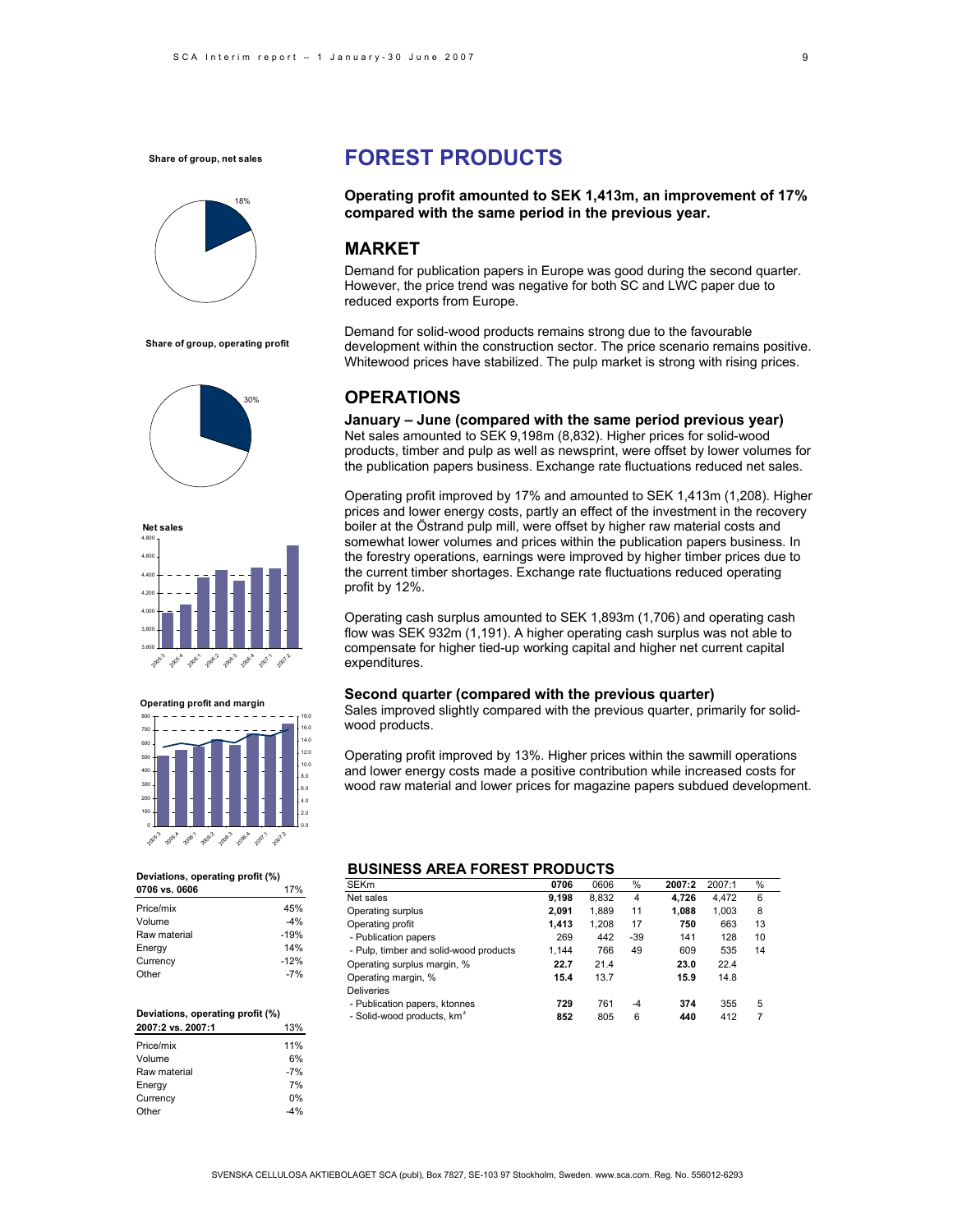# **SHARE DISTRIBUTION**

The Annual General Meeting decided to carry out a split whereby each existing share was divided into three shares of the same class. The split was carried out on 9 May 2007.

| 30 June 2007                | Class A     | Class B     | Total       |
|-----------------------------|-------------|-------------|-------------|
| Registered number of shares | 112.905.207 | 592.204.887 | 705.110.094 |
| - of which treasury shares  |             | 3,221,364   | 3.221.364   |

During the quarter no Class A shares were converted to Class B shares. At the end of the quarter, the proportion of Class A shares was 16.0%. As a result of the exercise of employee options, the number of treasury shares was reduced to 3,221,364.

Calculated according to IFRS recommendations, the effects of outstanding employee option programmes correspond to a maximum dilution of 0.04%, which was taken into account when calculating earnings per share for the period.

### **FUTURE REPORTS**

The interim report for the third quarter of 2007 will be published on 31 October. The year-end report for 2007 will be published on 30 January 2008.

The Board of Directors and the President declare that the undersigned six-month interim report provides a true and fair overview of the Parent Company's and the Group's operations, their financial position and performance, and describes material risks and uncertainties facing the Parent Company and other companies in the Group.

> Stockholm, 24 July 2007 SVENSKA CELLULOSA AKTIEBOLAGET SCA (publ)

> > Sverker Martin-Löf

Rolf Börjesson Director

Leif Johansson Director

Lars Jonsson Employee Representative Director

Sly U

Chairman of the Board

Sören Gyll **Director** 

Anders Nyrén

V.B

Jan Åström Director President and CEO

Lars-Erik Lundin Employee Representative Director

mypolices

Tom Hedelius Director

Babyles

Director **Barbara Milian Thoralfsson** Director

Örjan Svensson Employee Representative Director

**Note** 

SCA discloses the information provided herein pursuant to the Swedish Securities Exchange and Clearing Operations Act and/or the Swedish Financial Instruments Trading Act. The information was submitted for publication at 12.00 CET, on 24 July 2007.

10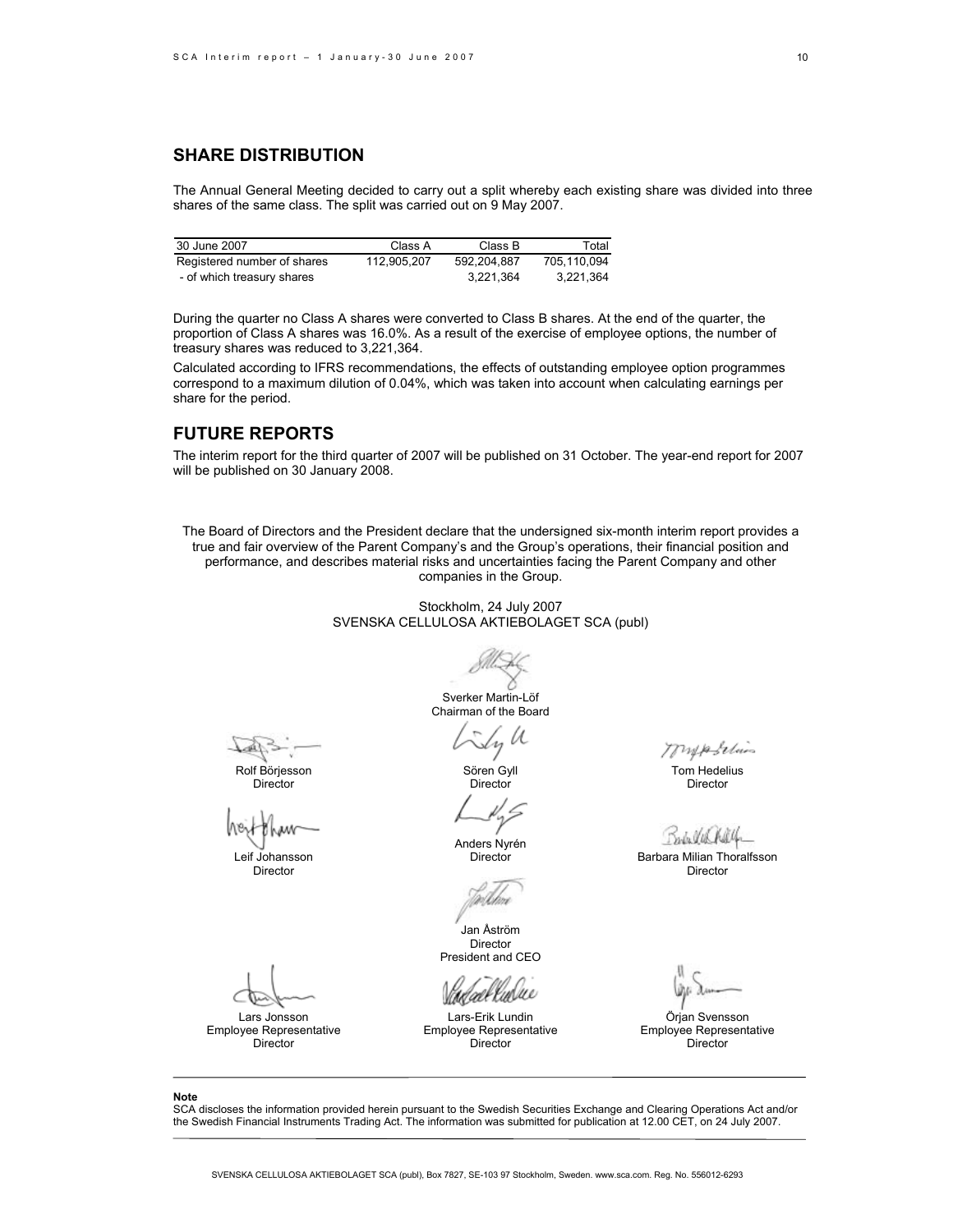### **REVIEW REPORT**

We have reviewed this six-month interim report for SCA AB (publ) for the period January 1 to June 30, 2007. The Board of Directors and the President are responsible for the preparation and presentation of this interim financial information in accordance with IAS 34 and the Annual Accounts Act. Our responsibility is to express a conclusion on this interim financial information based on our review. We conducted our review in accordance with the Standard on Review Engagements SÖG 2410, Review of Interim Financial Information Performed by the Independent Auditor of the Entity, issued by FAR. A review consists of making inquiries, primarily of persons responsible for financial and accounting matters, and applying analytical and other review procedures. A review is substantially less in scope than an audit conducted in accordance with Standards on Auditing in Sweden, RS, and other generally accepted auditing practices. The procedures performed in a review do not enable us to obtain a level of assurance that would make us aware of all significant matters that might be identified in an audit. Therefore, the conclusion expressed based on a review does not give the same level of assurance as a conclusion expressed based on an audit. Based on our review, nothing has come to our attention that causes us to believe that the accompanying interim financial information is not, in all material respects, in accordance with IAS 34 and the Annual Accounts Act.

Stockholm, 24 July 2007 Öhrlings PricewaterhouseCoopers AB

Anders Lundin Authorized Public Accountant

.

**For further information, please contact:**  Jan Åström, President and CEO, +46 8 788 51 00 Lennart Persson, Executive Vice President and CFO, +46 8 788 51 00 Bodil Eriksson, Corporate Communications, +46 8 788 52 34 Johan Andersson, Investor Relations, +46 8 788 52 82 Pär Altan, Media Relations, +46 8 788 52 37

This report has been prepared in both Swedish and English. In case of variation in the content of the two versions, the Swedish version shall prevail.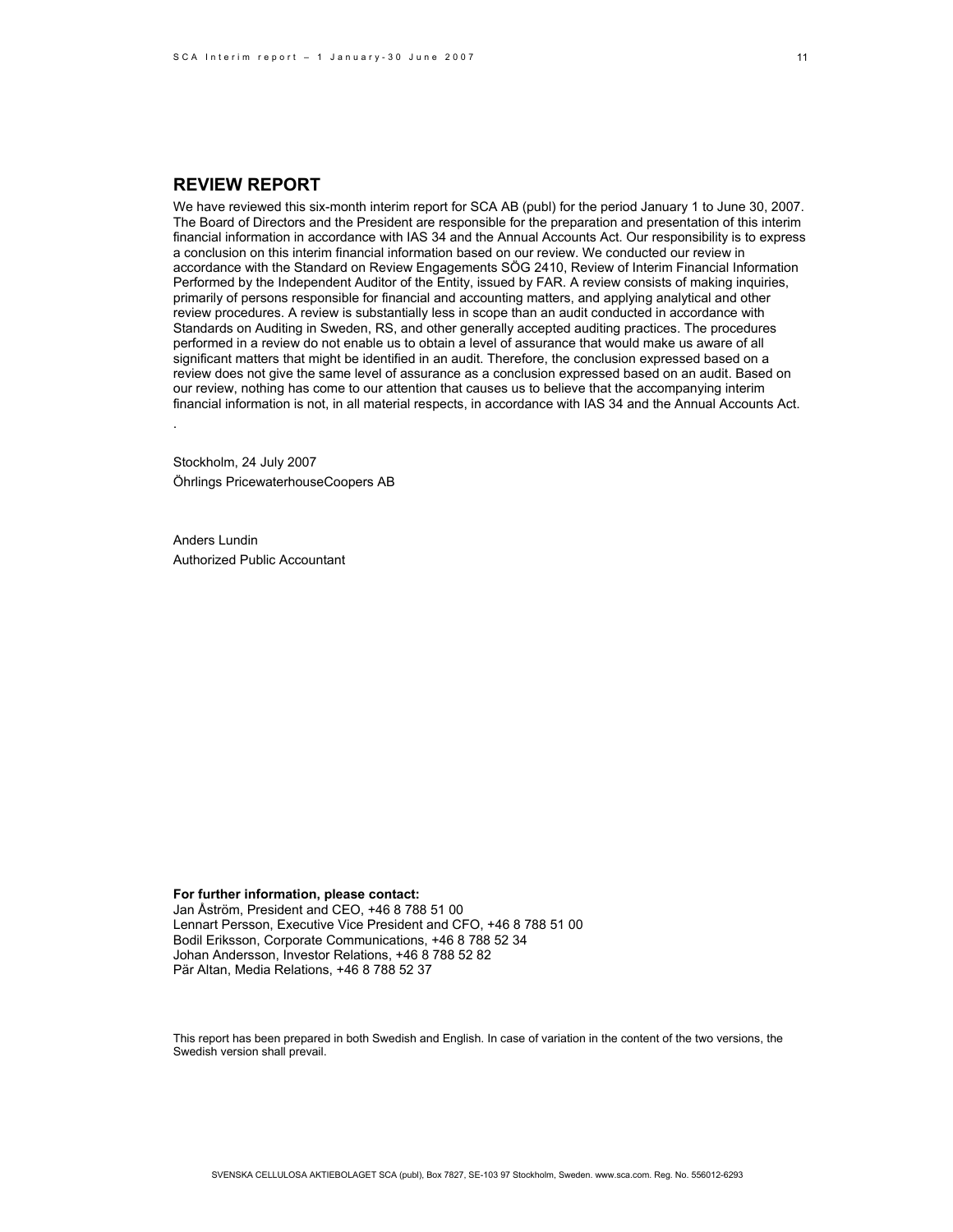# **OPERATING CASH FLOW ANALYSIS**

| <b>SEKm</b>                                  | 0706      | 0606      |
|----------------------------------------------|-----------|-----------|
| Operating cash surplus                       | 7,423     | 6,878     |
| Change in working capital                    | $-2,245$  | $-1,887$  |
| Current capital expenditures, net            | $-1.980$  | $-2,040$  |
| Restructuring costs, etc.                    | $-394$    | $-564$    |
| Operating cash flow                          | 2,804     | 2,387     |
|                                              |           |           |
| <b>Financial items</b>                       | $-854$    | $-791$    |
| Income taxes paid                            | $-1,037$  | $-825$    |
| Other                                        | 6         | 1         |
| Cash flow from current operations            | 919       | 772       |
|                                              |           |           |
| Acquisitions                                 | $-504$    | $-36$     |
| Strategic capital expenditures, fixed assets | $-483$    | $-393$    |
| Strategic structural expenditures            | $\Omega$  | $-18$     |
| <b>Divestments</b>                           | 2,895     | 0         |
| Cash flow before dividend                    | 2,827     | 325       |
| Dividend                                     | $-2,807$  | $-2,574$  |
| Cash flow after dividend                     | 20        | $-2,249$  |
| Sale of treasury shares                      | 49        | 62        |
| Net cash flow                                | 69        | $-2.187$  |
| Net debt at the start of the period          | $-36,399$ | $-39,826$ |
| Net cash flow                                | 69        | $-2,187$  |
| Remeasurement to equity                      | 2,180     | 1,442     |
| Currency effects                             | $-693$    | 1,609     |
| Net debt at the end of the period            | -34,843   | $-38,962$ |
|                                              |           |           |
| Debt/equity ratio                            | 0.56      | 0.70      |
| Debt payment capacity, %                     | 33        | 28        |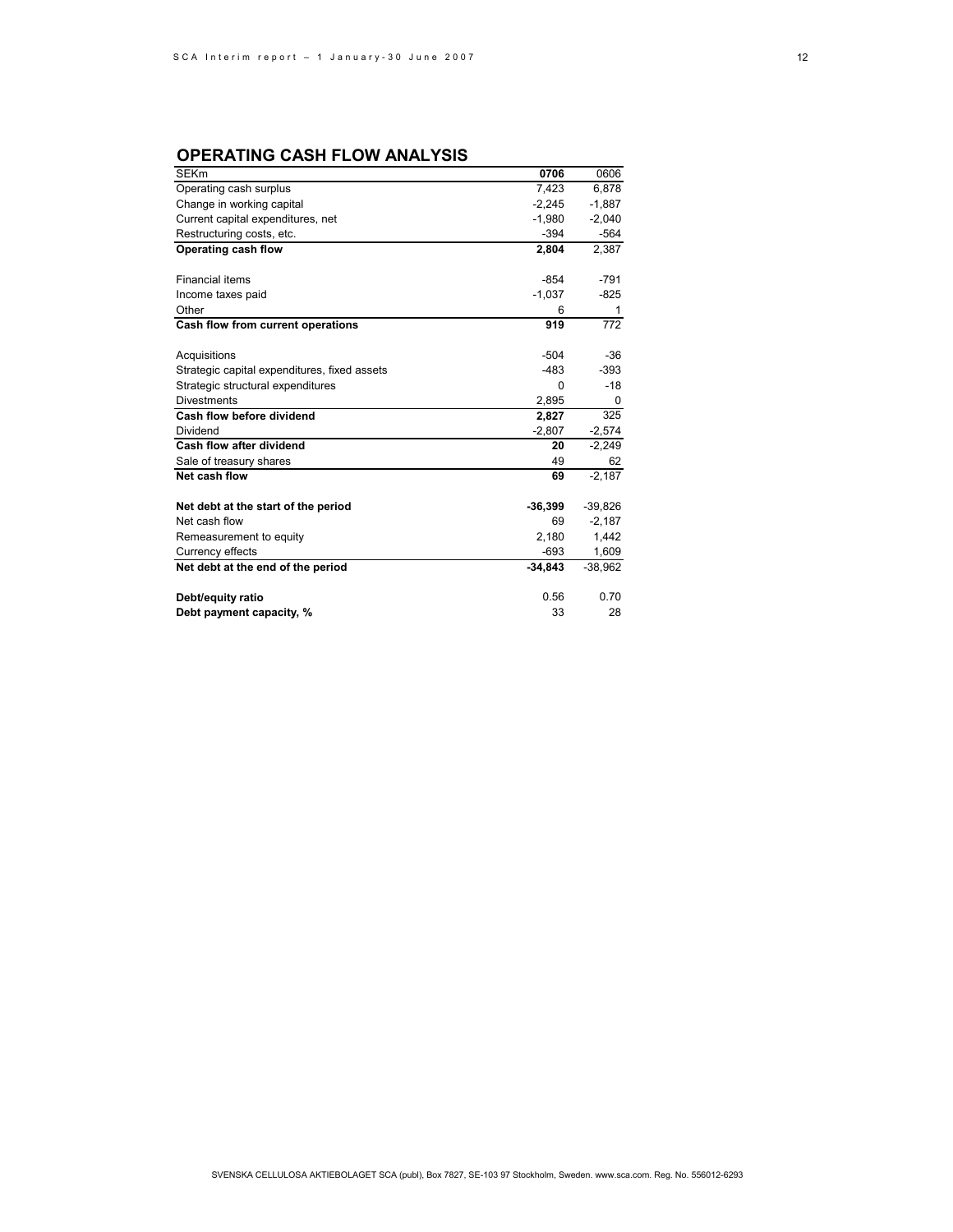# **CASH FLOW STATEMENT**

| SEKm                                                                           | 0706           | 0606           |
|--------------------------------------------------------------------------------|----------------|----------------|
|                                                                                |                |                |
| <b>Operating activities</b><br>Profit before tax                               |                |                |
| Adjustment for non-cash items <sup>1</sup>                                     | 3,876<br>2,291 | 3,277          |
|                                                                                | 6,167          | 2,180<br>5.457 |
| Paid tax                                                                       | -1,037         | -825           |
| Cash flow from operating activities before changes in working capital          | 5,130          | 4,632          |
|                                                                                |                |                |
| Cash flow from changes in working capital                                      |                |                |
| Change in inventories                                                          | $-1,210$       | -463           |
| Change in operating receivables                                                | $-1,246$       | $-1,542$       |
| Change in operating liabilities                                                | 211            | 118            |
| Cash flow from operating activities                                            | 2,885          | 2,745          |
|                                                                                |                |                |
| <b>Investing activities</b>                                                    | -473           | -36            |
| Acquisition of operations<br>Sold operations                                   | 2,828          | 0              |
| Acquisition tangible and intangible assets                                     | -2,768         | $-2,616$       |
| Sale of tangible assets                                                        | 324            | 212            |
| Payment of loans to external parties                                           | -419           | -989           |
| Cash flow from investing activities                                            | -508           | $-3,429$       |
|                                                                                |                |                |
| <b>Financing activities</b>                                                    |                |                |
| Sale of treasury shares                                                        | 49             | 62             |
| Borrowings                                                                     | 950            | 2,833          |
| Dividends paid                                                                 | $-2,807$       | $-2,574$       |
| Cash flow from financing activities                                            | $-1,808$       | 321            |
| Cash flow for the period                                                       | 569            | -363           |
| Cash and cash equivalents at the beginning of the year                         | 1,599          | 1,684          |
| Exchange differences in cash and cash equivalents                              | 29             | -69            |
| Cash and cash equivalents at the end of the period                             | 2,197          | 1,252          |
|                                                                                |                |                |
| Reconciliation with operating cash flow analysis                               |                |                |
|                                                                                |                |                |
| Cash flow for the period<br><b>Deducted items:</b>                             | 569            | -363           |
| Payment of loans to external parties                                           | 419            | 989            |
| <b>Borrowings</b>                                                              | -950           | $-2,833$       |
| <b>Added items:</b>                                                            |                |                |
| Net debt in acquired and divested operations                                   | 36             |                |
| Accrued interest                                                               | 13             | 49             |
| Investments through finance leases                                             | -18            | -29            |
| Net cash flow according to operating cash flow analysis                        | 69             | $-2,187$       |
|                                                                                |                |                |
| I<br>Depreciation and write-downs, fixed assets                                | 3,035          | 3,108          |
| Fair value valuation of forest assets                                          | $-211$         | $-174$         |
| Payments related to efficiency programmes previously recognized as liabilities | $-354$         | $-578$         |
| Other                                                                          | $-179$         | $-176$         |
| Total                                                                          | 2,291          | 2,180          |
|                                                                                |                |                |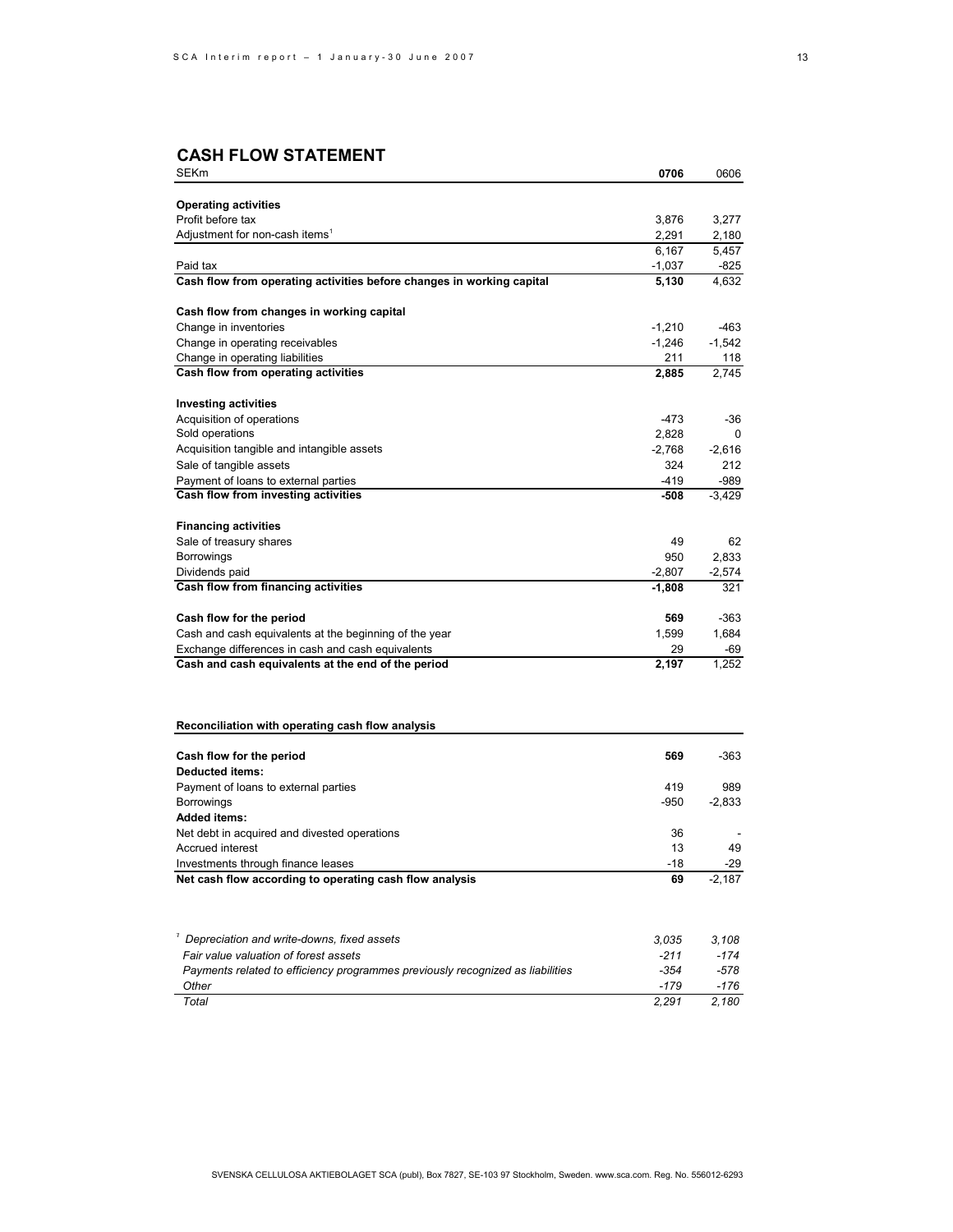# **CONSOLIDATED INCOME STATEMENT**

| <b>SEKm</b>                                                    | 2007:2   | 2006:2         | 2007:1   | 0706      | 0606      |
|----------------------------------------------------------------|----------|----------------|----------|-----------|-----------|
| Net sales                                                      | 26,128   | 25,294         | 25,615   | 51.743    | 50,694    |
| Other income                                                   | 487      | 442            | 565      | 1.052     | 1,121     |
| Change in fair value of biological assets                      | 54       | 88             | 157      | 211       | 174       |
| Change in inventories of finished goods and                    |          |                |          |           |           |
| work in progress                                               | 26       | $-181$         | 99       | 125       | 4         |
| Work performed and capitalized                                 | 51       | 45             | 64       | 115       | 94        |
| Raw materials and consumables                                  | $-9,862$ | $-8,674$       | $-9,637$ | $-19,499$ | $-17,887$ |
| Personnel costs                                                | $-4,908$ | $-4,992$       | $-4,944$ | $-9,852$  | $-10,007$ |
| Other operating expenses                                       | $-8,016$ | $-8,381$       | $-8,136$ | $-16.152$ | $-17,031$ |
| Depreciation                                                   | $-1,541$ | $-1,536$       | $-1,509$ | $-3,050$  | $-3,105$  |
| Impairments                                                    | 15       | $-1$           | 0        | 15        | $-3$      |
| Share of profits of associated companies                       | 14       | 9              | 8        | 22        | 14        |
| <b>Operating profit</b>                                        | 2,448    | 2,113          | 2,282    | 4,730     | 4,068     |
| <b>Financial items</b>                                         | $-435$   | $-405$         | $-419$   | $-854$    | $-791$    |
| Profit before tax                                              | 2,013    | 1.708          | 1,863    | 3,876     | 3,277     |
| Tax                                                            | $-443$   | $-387$         | $-429$   | $-872$    | $-787$    |
| Net profit for the period                                      | 1,570    | 1,321          | 1,434    | 3,004     | 2,490     |
| Earnings attributable to:                                      |          |                |          |           |           |
| Equity holders of the Parent Company                           | 1,565    | 1,314          | 1,429    | 2,994     | 2,473     |
| Minority interests                                             | 5        | $\overline{7}$ | 5        | 10        | 17        |
| Earnings per share, SEK - equity holders of the Parent Company |          |                |          |           |           |
| - before dilution effects                                      | 2.23     | 1.87           | 2.04     | 4.27      | 3.53      |
| - after dilution effects                                       | 2.23     | 1.87           | 2.04     | 4.26      | 3.53      |
| Average no. of shares before dilution, millions                | 701.7    | 701.0          | 701.4    | 701.7     | 701.0     |
| Warrants                                                       | 0.5      | 0.4            | 0.6      | 0.5       | 0.4       |
| Average no. of shares after dilution                           | 702.2    | 701.4          | 702.0    | 702.2     | 701.4     |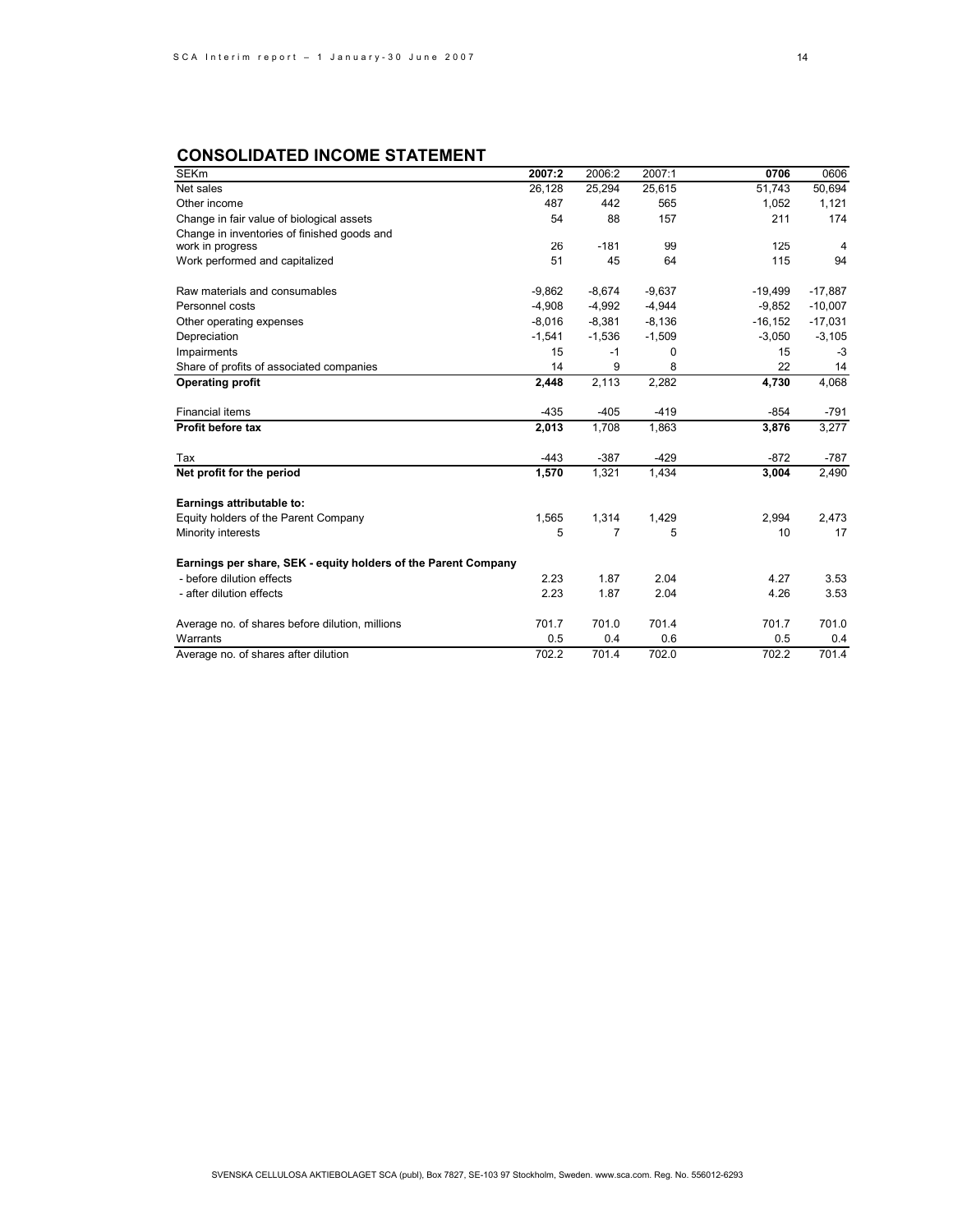# **CONSOLIDATED STATEMENT OF RECOGNIZED INCOME AND EXPENSE**

| <b>SEKm</b>                                                                    | 0706     | 0606     |
|--------------------------------------------------------------------------------|----------|----------|
| Actuarial gains and losses related to pensions, incl. payroll tax              | 2,224    | 1,539    |
| Available-for-sale financial assets:                                           |          |          |
| - Gains from fair value measurement taken to equity                            | 116      | $-62$    |
| - Transferred to income statement at sale                                      | $-34$    | $\Omega$ |
| Cash flow hedges                                                               |          |          |
| - Gains from remeasurement of derivatives taken to equity                      | 32       | 56       |
| - Transferred to profit or loss for the period                                 | $-25$    | $-58$    |
| Transferred to cost of hedged investments                                      | $-2$     | $-7$     |
| Translation difference in foreign operations                                   | 981      | $-2,233$ |
| Gains from hedging of net investments in foreign operations                    | 28       | $-32$    |
| Tax on items taken to/transferred from equity                                  | $-671$   | $-464$   |
| Total transactions taken to equity                                             | 2,649    | $-1,261$ |
| Net profit for the period recognized in the income statement                   | 3,004    | 2,490    |
| Total income and expenses recognized for the period                            | 5,653    | 1,229    |
| Attributable to:                                                               |          |          |
| - Equity holders of the Parent Company                                         | 5.762    | 1,238    |
| - Minority interests                                                           | $-109$   | -9       |
|                                                                                | 5,653    | 1,229    |
| Other changes in equity                                                        |          |          |
| - sale of treasury shares                                                      | 49       | 62       |
| - dividend                                                                     | $-2,807$ | $-2,574$ |
| - change in Group structure                                                    | $-17$    | 0        |
| - remeasurement owned portion at successive acquisitions, within window period | 0        | 3        |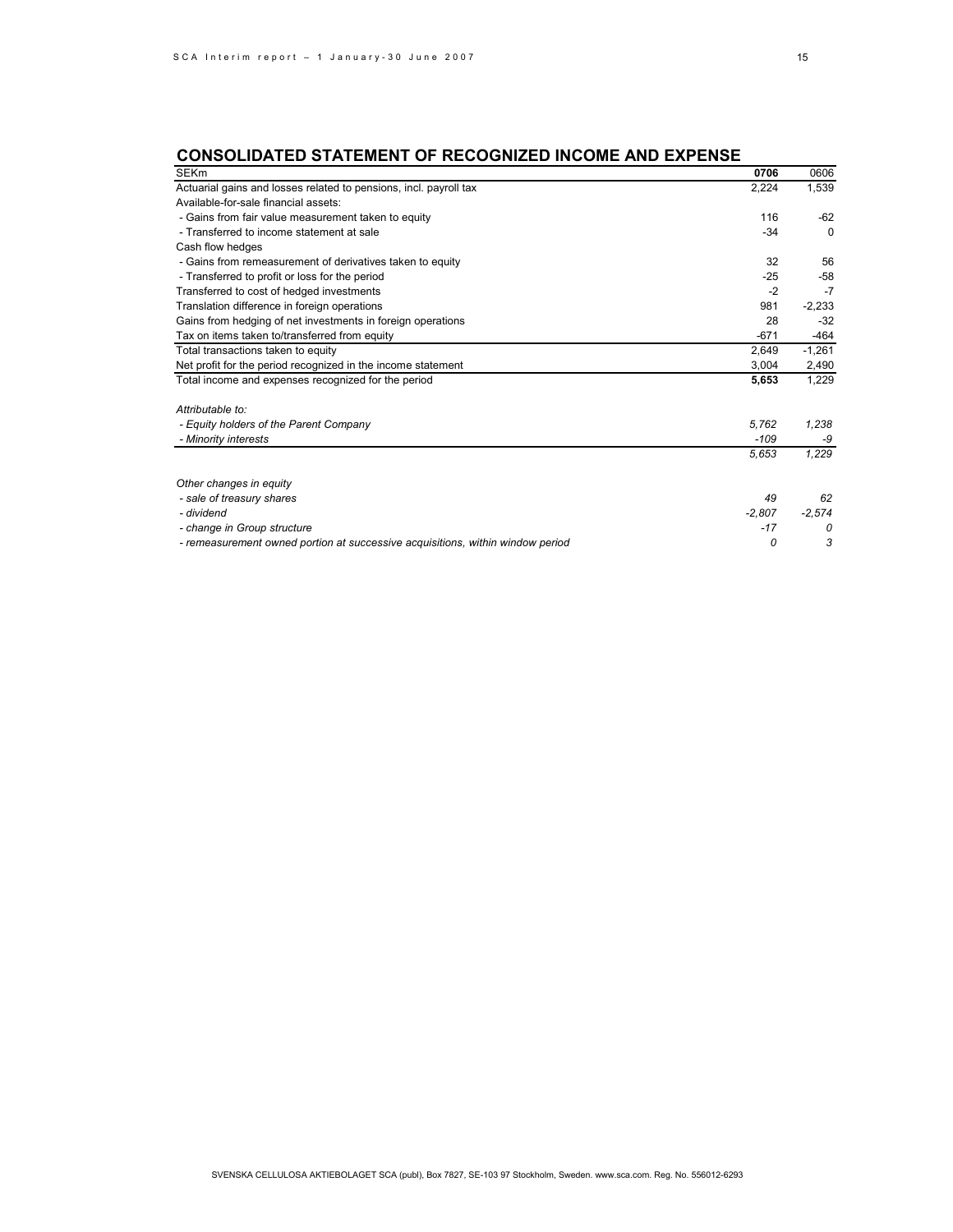# **CONSOLIDATED BALANCE SHEET**

|                                                                       | 30 June 2007     | 31 December 2006 |
|-----------------------------------------------------------------------|------------------|------------------|
|                                                                       | SEKm             | <b>SEKm</b>      |
| <b>Assets</b>                                                         |                  |                  |
| Goodwill                                                              | 17,442           | 16,997           |
| Other intangible assets                                               | 2,895            | 3,054            |
| Tangible assets                                                       | 75,534           | 74,670           |
| Shares and participations                                             | 853              | 518              |
| Non-current financial assets <sup>1</sup>                             | 4,666            | 2,970            |
| Other non-current receivables                                         | 913              | 861              |
| <b>Total non-current assets</b>                                       | 102,303          | 99,070           |
| Operating receivables and inventories                                 | 32,480           | 29,907           |
| <b>Current financial assets</b>                                       | 501              | 409              |
| Non-current assets held for sale                                      | 54               | 2,559            |
| Cash and cash equivalents                                             | 2,197            | 1,599            |
| <b>Total current assets</b>                                           | 35,232           | 34,474           |
| <b>Total assets</b>                                                   | 137,535          | 133,544          |
|                                                                       |                  |                  |
| Equity                                                                |                  |                  |
| Equity holders of the Parent Company                                  | 61,159           | 58,299           |
| Minority interests                                                    | 682              | 664              |
| <b>Total equity</b>                                                   | 61,841           | 58,963           |
|                                                                       |                  |                  |
| Liabilities                                                           |                  |                  |
| Provisions for pensions                                               | 1,959            | 2,793            |
| Other provisions                                                      | 12,139           | 11,447           |
| Non-current financial liabilities                                     | 20,067           | 16,852           |
| Other non-current liabilities                                         | 188              | 157              |
| <b>Total non-current liabilities</b>                                  | 34,353           | 31,249           |
| Current financial liabilities <sup>2</sup>                            | 20,013           | 21,537           |
| Non-current liabilities held for sale                                 | 0                | 55               |
| Operating liabilities                                                 | 21,328           | 21,740           |
| <b>Total current liabilities</b>                                      | 41,341           | 43,332           |
| <b>Total liabilities</b>                                              | 75,694           | 74,581           |
| <b>Total equity and liabilities</b>                                   | 137,535          | 133,544          |
|                                                                       |                  |                  |
| Debt/equity ratio                                                     | 0.56             | 0.62             |
| Visible equity/assets ratio                                           | 44%              | 44%              |
| Return on capital employed, %                                         | 10               | 9                |
| Return on equity, %                                                   | 10               | 9                |
|                                                                       |                  |                  |
| <sup>1</sup> Of which pension assets                                  | 2,786            | 1,419            |
| <sup>2</sup> Contracted committed credit lines amount to SEK 25,325m. |                  |                  |
|                                                                       |                  |                  |
|                                                                       |                  |                  |
| Capital employed<br>- of which working capital                        | 96,684<br>12,221 | 95,362<br>9,870  |
|                                                                       |                  |                  |
| Net debt                                                              | 34,843           | 36,399           |
| Shareholders' equity                                                  | 61,841           | 58,963           |
|                                                                       |                  |                  |
| Of which provisions for restructuring costs:                          |                  |                  |
| - Other provisions                                                    | 375              | 423              |
| - Operating liabilities                                               | 613              | 797              |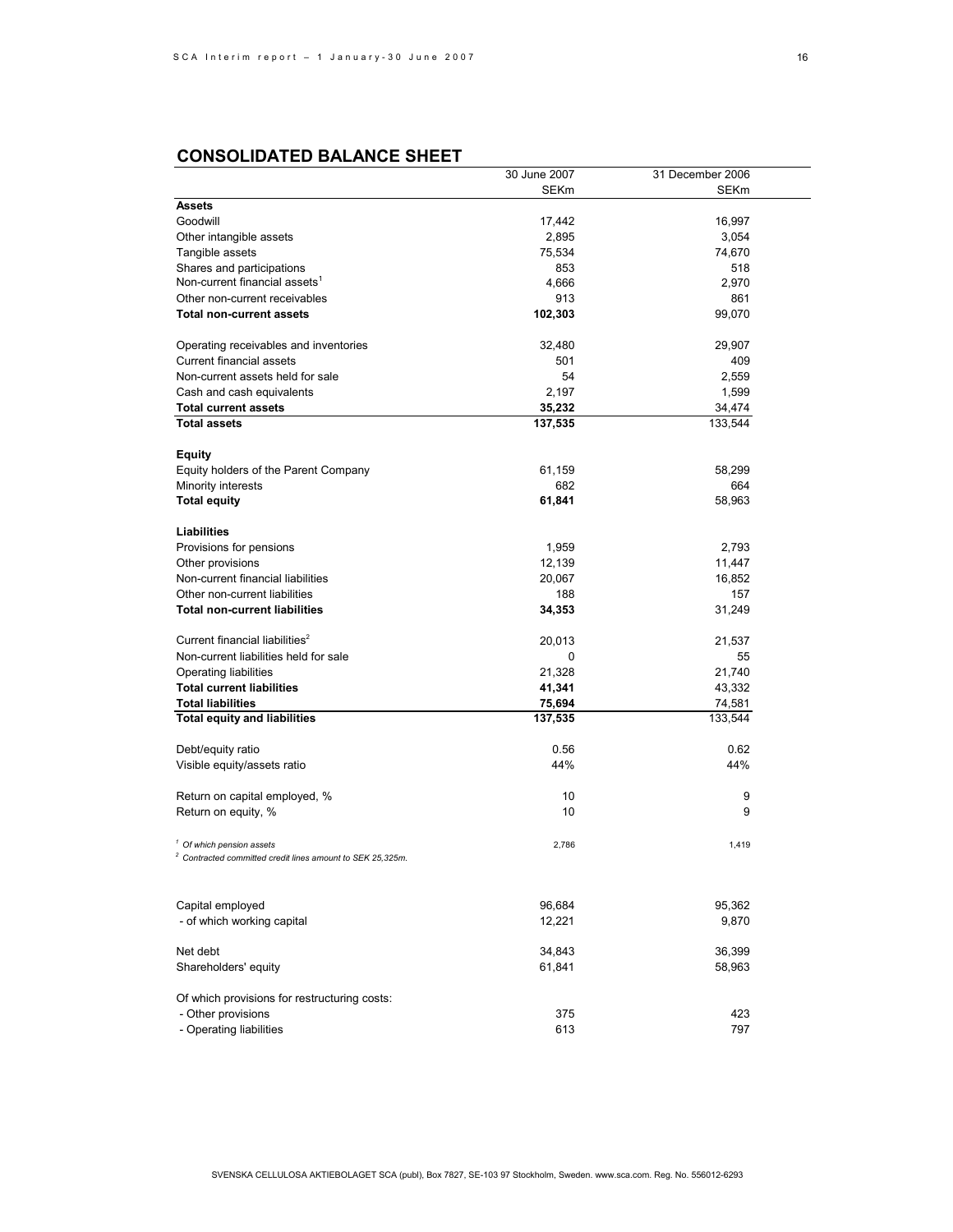# **NET SALES**

| <b>SEKm</b>                            | 2007:2 | 2007:1 | 2006:4 | 2006:3 | 2006:2 | 2006:1 | 2005:4 | 2005:3 |
|----------------------------------------|--------|--------|--------|--------|--------|--------|--------|--------|
| Personal Care                          | 5.554  | 5,331  | 5.429  | 5.246  | 5.249  | 5.348  | 5.136  | 5,026  |
| Tissue                                 | 8.060  | 7.725  | 7.844  | 7,743  | 7,787  | 7.962  | 8.109  | 7,917  |
| Packaging                              | 8.229  | 8.571  | 8.445  | 8.288  | 8.231  | 8.389  | 8.272  | 8,351  |
| <b>Forest Products</b>                 | 4,726  | 4,472  | 4,480  | 4,339  | 4.454  | 4,378  | 4,071  | 3,986  |
| - Publication papers                   | 2.149  | 2,082  | 2.167  | 2,279  | 2.339  | 2.145  | 2,067  | 2,034  |
| - Pulp, timber and solid-wood products | 2,577  | 2,390  | 2,313  | 2,060  | 2,115  | 2,233  | 2.004  | 1,952  |
| Other                                  | 341    | 357    | 336    | 326    | 296    | 233    | 301    | 247    |
| Intra-group deliveries                 | $-782$ | $-841$ | $-884$ | $-847$ | $-723$ | $-910$ | $-748$ | $-787$ |
| <b>Total net sales</b>                 | 26.128 | 25.615 | 25.650 | 25.095 | 25.294 | 25.400 | 25.141 | 24.740 |

# **OPERATING SURPLUS**

| <b>SEKm</b>                            | 2007:2 | 2007:1 | 2006:4 | 2006:3 | 2006:2 | 2006:1 | 2005:4 | 2005:3   |
|----------------------------------------|--------|--------|--------|--------|--------|--------|--------|----------|
| Personal Care                          | 991    | 933    | 961    | 925    | 939    | 950    | 983    | 889      |
| Tissue                                 | 966    | 869    | 913    | 944    | 924    | 850    | 941    | 999      |
| Packaging                              | 1.003  | 1,063  | 1.024  | 988    | 888    | 854    | 841    | 900      |
| <b>Forest Products</b>                 | 1.088  | 1,003  | 1.008  | 911    | 970    | 919    | 910    | 853      |
| - Publication papers                   | 347    | 337    | 412    | 371    | 456    | 426    | 456    | 420      |
| - Pulp, timber and solid-wood products | 741    | 666    | 596    | 540    | 514    | 493    | 454    | 433      |
| Other                                  | -88    | -85    | -88    | -83    | -80    | $-52$  | -88    | $-2.710$ |
| <b>Total operating surplus</b>         | 3.960  | 3.783  | 3.818  | 3.685  | 3.641  | 3.521  | 3.587  | 931      |

# **OPERATING PROFIT**

| <b>SEKm</b>                            | 2007:2 | 2007:1 | 2006:4 | 2006:3 | 2006:2 | 2006:1 | 2005:4 | 2005:3   |
|----------------------------------------|--------|--------|--------|--------|--------|--------|--------|----------|
| <b>Personal Care</b>                   | 758    | 679    | 726    | 681    | 693    | 699    | 719    | 655      |
| Tissue                                 | 413    | 339    | 358    | 431    | 401    | 300    | 379    | 428      |
| Packaging                              | 622    | 689    | 598    | 560    | 476    | 438    | 418    | 444      |
| <b>Forest Products</b>                 | 750    | 663    | 676    | 591    | 631    | 577    | 553    | 516      |
| - Publication papers                   | 141    | 128    | 208    | 168    | 237    | 205    | 222    | 206      |
| - Pulp, timber and solid-wood products | 609    | 535    | 468    | 423    | 394    | 372    | 331    | 310      |
| Other                                  | -95    | -88    | $-97$  | $-87$  | -88    | -59    | $-94$  | $-5.046$ |
| Total operating profit                 | 2.448  | 2,282  | 2.261  | 2.176  | 2.113  | 1.955  | 1.975  | $-3,003$ |
| Financial items                        | -435   | $-419$ | $-458$ | $-423$ | $-405$ | $-386$ | $-401$ | $-393$   |
| Profit before tax                      | 2.013  | 1,863  | 1,803  | 1,753  | 1,708  | 1,569  | 1,574  | $-3,396$ |
| Tax                                    | $-443$ | $-429$ | $-352$ | $-227$ | $-387$ | $-400$ | $-377$ | 985      |
| Net profit for the period              | 1.570  | 1,434  | 1.451  | 1.526  | 1.321  | 1.169  | 1.197  | $-2.411$ |

# **OPERATING SURPLUS MARGIN**

| $\overline{\%}$                        | 2007:2 | 2007:1 | 2006:4 | 2006:3 | 2006:2 | 2006:1 | 2005:4 | 2005:3 |
|----------------------------------------|--------|--------|--------|--------|--------|--------|--------|--------|
| Personal Care                          | 17.8   | 17.5   | 17.7   | 17.6   | 17.9   | 17.8   | 19.1   | 17.7   |
| Tissue                                 | 12.0   | 11.2   | 11.6   | 12.2   | 11.9   | 10.7   | 11.6   | 12.6   |
| Packaging                              | 12.2   | 12.4   | 12.1   | 11.9   | 10.8   | 10.2   | 10.2   | 10.8   |
| <b>Forest Products</b>                 | 23.0   | 22.4   | 22.5   | 21.0   | 21.8   | 21.0   | 22.4   | 21.4   |
| - Publication papers                   | 16.1   | 16.2   | 19.0   | 16.3   | 19.5   | 19.9   | 22.1   | 20.6   |
| - Pulp, timber and solid-wood products | 28.8   | 27.9   | 25.8   | 26.2   | 24.3   | 22.1   | 22.7   | 22.2   |

# **OPERATING MARGIN**

| $\frac{0}{0}$                          | 2007:2 | 2007:1 | 2006:4 | 2006:3 | 2006:2 | 2006:1 | 2005:4 | 2005:3 |
|----------------------------------------|--------|--------|--------|--------|--------|--------|--------|--------|
| Personal Care                          | 13.6   | 12.7   | 13.4   | 13.0   | 13.2   | 13.1   | 14.0   | 13.0   |
| <b>Tissue</b>                          | 5.1    | 4.4    | 4.6    | 5.6    | 5.1    | 3.8    | 4.7    | 5.4    |
| Packaging                              | 7.6    | 8.0    | 7.1    | 6.8    | 5.8    | 5.2    | 5.1    | 5.3    |
| <b>Forest Products</b>                 | 15.9   | 14.8   | 15.1   | 13.6   | 14.2   | 13.2   | 13.6   | 12.9   |
| - Publication papers                   | 6.6    | 6.1    | 9.6    | 7.4    | 10.1   | 9.6    | 10.7   | 10.1   |
| - Pulp, timber and solid-wood products | 23.6   | 22.4   | 20.2   | 20.5   | 18.6   | 16.7   | 16.5   | 15.9   |